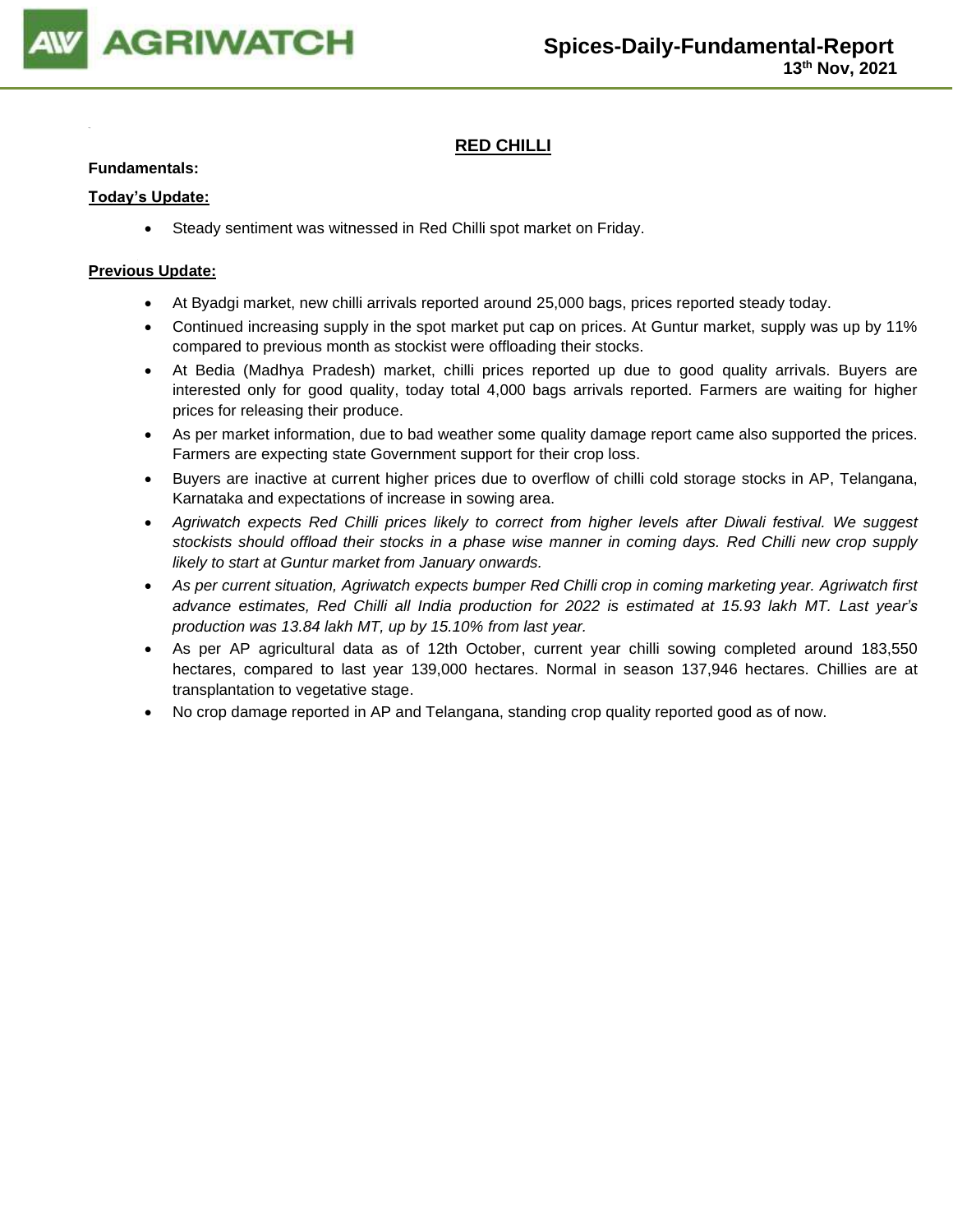

| Red Chilli Spot Market Prices (Loose): (Rs/Qtl) |                  |                                                                                                                                                                                                                                                                                                                                                                                                                                                                                                                                                                                                                                                                                                                                                                                                                                                                                                                                                                                                                                                                                                                                                                                                                                                                                                                                                                                                                                                                                                                                                                                                                                                                                                                                                                                                                                                                                                                                                                                                                                                                                                                                                                                                                                                                                                                                                                                                                                                                                                                                                                                                                                                                                                                                                                                                                                                                                                     |               |                |                |                |             |  |
|-------------------------------------------------|------------------|-----------------------------------------------------------------------------------------------------------------------------------------------------------------------------------------------------------------------------------------------------------------------------------------------------------------------------------------------------------------------------------------------------------------------------------------------------------------------------------------------------------------------------------------------------------------------------------------------------------------------------------------------------------------------------------------------------------------------------------------------------------------------------------------------------------------------------------------------------------------------------------------------------------------------------------------------------------------------------------------------------------------------------------------------------------------------------------------------------------------------------------------------------------------------------------------------------------------------------------------------------------------------------------------------------------------------------------------------------------------------------------------------------------------------------------------------------------------------------------------------------------------------------------------------------------------------------------------------------------------------------------------------------------------------------------------------------------------------------------------------------------------------------------------------------------------------------------------------------------------------------------------------------------------------------------------------------------------------------------------------------------------------------------------------------------------------------------------------------------------------------------------------------------------------------------------------------------------------------------------------------------------------------------------------------------------------------------------------------------------------------------------------------------------------------------------------------------------------------------------------------------------------------------------------------------------------------------------------------------------------------------------------------------------------------------------------------------------------------------------------------------------------------------------------------------------------------------------------------------------------------------------------------|---------------|----------------|----------------|----------------|-------------|--|
|                                                 |                  |                                                                                                                                                                                                                                                                                                                                                                                                                                                                                                                                                                                                                                                                                                                                                                                                                                                                                                                                                                                                                                                                                                                                                                                                                                                                                                                                                                                                                                                                                                                                                                                                                                                                                                                                                                                                                                                                                                                                                                                                                                                                                                                                                                                                                                                                                                                                                                                                                                                                                                                                                                                                                                                                                                                                                                                                                                                                                                     | $12 -$        | <b>12-Nov-</b> | <b>11-Nov-</b> | <b>11-Nov-</b> |             |  |
| <b>State</b>                                    | <b>Centre</b>    | Grade                                                                                                                                                                                                                                                                                                                                                                                                                                                                                                                                                                                                                                                                                                                                                                                                                                                                                                                                                                                                                                                                                                                                                                                                                                                                                                                                                                                                                                                                                                                                                                                                                                                                                                                                                                                                                                                                                                                                                                                                                                                                                                                                                                                                                                                                                                                                                                                                                                                                                                                                                                                                                                                                                                                                                                                                                                                                                               | <b>Nov-21</b> | 21             | 21             | 21             | Change      |  |
|                                                 |                  |                                                                                                                                                                                                                                                                                                                                                                                                                                                                                                                                                                                                                                                                                                                                                                                                                                                                                                                                                                                                                                                                                                                                                                                                                                                                                                                                                                                                                                                                                                                                                                                                                                                                                                                                                                                                                                                                                                                                                                                                                                                                                                                                                                                                                                                                                                                                                                                                                                                                                                                                                                                                                                                                                                                                                                                                                                                                                                     | Low           | High           | Low            | <b>High</b>    |             |  |
|                                                 |                  | <b>NCDEX Quality</b>                                                                                                                                                                                                                                                                                                                                                                                                                                                                                                                                                                                                                                                                                                                                                                                                                                                                                                                                                                                                                                                                                                                                                                                                                                                                                                                                                                                                                                                                                                                                                                                                                                                                                                                                                                                                                                                                                                                                                                                                                                                                                                                                                                                                                                                                                                                                                                                                                                                                                                                                                                                                                                                                                                                                                                                                                                                                                | 8500          | 9500           | 8500           | 9500           | <b>Unch</b> |  |
|                                                 |                  | <b>LCA 334</b>                                                                                                                                                                                                                                                                                                                                                                                                                                                                                                                                                                                                                                                                                                                                                                                                                                                                                                                                                                                                                                                                                                                                                                                                                                                                                                                                                                                                                                                                                                                                                                                                                                                                                                                                                                                                                                                                                                                                                                                                                                                                                                                                                                                                                                                                                                                                                                                                                                                                                                                                                                                                                                                                                                                                                                                                                                                                                      | 9500          | 10800          | 9500           |                | <b>Unch</b> |  |
|                                                 |                  |                                                                                                                                                                                                                                                                                                                                                                                                                                                                                                                                                                                                                                                                                                                                                                                                                                                                                                                                                                                                                                                                                                                                                                                                                                                                                                                                                                                                                                                                                                                                                                                                                                                                                                                                                                                                                                                                                                                                                                                                                                                                                                                                                                                                                                                                                                                                                                                                                                                                                                                                                                                                                                                                                                                                                                                                                                                                                                     |               |                |                |                |             |  |
|                                                 |                  |                                                                                                                                                                                                                                                                                                                                                                                                                                                                                                                                                                                                                                                                                                                                                                                                                                                                                                                                                                                                                                                                                                                                                                                                                                                                                                                                                                                                                                                                                                                                                                                                                                                                                                                                                                                                                                                                                                                                                                                                                                                                                                                                                                                                                                                                                                                                                                                                                                                                                                                                                                                                                                                                                                                                                                                                                                                                                                     |               |                |                |                |             |  |
|                                                 | <b>Guntur</b>    | No. 5                                                                                                                                                                                                                                                                                                                                                                                                                                                                                                                                                                                                                                                                                                                                                                                                                                                                                                                                                                                                                                                                                                                                                                                                                                                                                                                                                                                                                                                                                                                                                                                                                                                                                                                                                                                                                                                                                                                                                                                                                                                                                                                                                                                                                                                                                                                                                                                                                                                                                                                                                                                                                                                                                                                                                                                                                                                                                               | 11000         | 12000          | 11000          | 12000          | <b>Unch</b> |  |
| <b>Andhra Pradesh</b>                           | <b>Benchmark</b> | Fatki                                                                                                                                                                                                                                                                                                                                                                                                                                                                                                                                                                                                                                                                                                                                                                                                                                                                                                                                                                                                                                                                                                                                                                                                                                                                                                                                                                                                                                                                                                                                                                                                                                                                                                                                                                                                                                                                                                                                                                                                                                                                                                                                                                                                                                                                                                                                                                                                                                                                                                                                                                                                                                                                                                                                                                                                                                                                                               | 6000          | 7000           | 6000           | 7000           | <b>Unch</b> |  |
|                                                 |                  | Byadgi                                                                                                                                                                                                                                                                                                                                                                                                                                                                                                                                                                                                                                                                                                                                                                                                                                                                                                                                                                                                                                                                                                                                                                                                                                                                                                                                                                                                                                                                                                                                                                                                                                                                                                                                                                                                                                                                                                                                                                                                                                                                                                                                                                                                                                                                                                                                                                                                                                                                                                                                                                                                                                                                                                                                                                                                                                                                                              | 14000         | 15000          | 14000          | 15000          | <b>Unch</b> |  |
|                                                 |                  | <b>US 341</b>                                                                                                                                                                                                                                                                                                                                                                                                                                                                                                                                                                                                                                                                                                                                                                                                                                                                                                                                                                                                                                                                                                                                                                                                                                                                                                                                                                                                                                                                                                                                                                                                                                                                                                                                                                                                                                                                                                                                                                                                                                                                                                                                                                                                                                                                                                                                                                                                                                                                                                                                                                                                                                                                                                                                                                                                                                                                                       | 11000         | 12500          | 11000          | 12500          | <b>Unch</b> |  |
|                                                 |                  | Denvor Delux                                                                                                                                                                                                                                                                                                                                                                                                                                                                                                                                                                                                                                                                                                                                                                                                                                                                                                                                                                                                                                                                                                                                                                                                                                                                                                                                                                                                                                                                                                                                                                                                                                                                                                                                                                                                                                                                                                                                                                                                                                                                                                                                                                                                                                                                                                                                                                                                                                                                                                                                                                                                                                                                                                                                                                                                                                                                                        | 11000         | 12000          | 11000          | 12000          | <b>Unch</b> |  |
|                                                 |                  | 10800<br>Teja<br>12000<br>13200<br>12000<br>13200<br><b>Unch</b><br>No. 273<br>11000<br>12000<br>11000<br>12000<br><b>Unch</b><br>market<br>11000<br>12000<br>11000<br><b>Unch</b><br>Indam <sub>5</sub><br>12000<br>Teja<br>11200<br>12300<br>11200<br>12300<br><b>Unch</b><br>Wonder Hot<br>11800<br>11800<br><b>Unch</b><br>13000<br>13000<br>341<br>10900<br><b>Unch</b><br>11900<br>10900<br>11900<br>Warangal<br>Denvor Delux<br>10500<br>11500<br>10500<br>11500<br><b>Unch</b><br>9900<br>11200<br>9900<br>11200<br><b>Unch</b><br>Paprika<br>Fatki<br>2500<br>2500<br>5900<br>5900<br><b>Unch</b><br>Teja (Cold storage)<br>Closed<br>Closed<br>9000<br>13200<br>-<br>Closed<br>Closed<br>Teja (Non cold storage)<br><b>NA</b><br><b>NA</b><br>$\qquad \qquad \blacksquare$<br>No. 12<br>Closed<br>Closed<br><b>NA</b><br><b>NA</b><br>$\blacksquare$<br><b>Indu 2070</b><br>Closed<br>11000<br>12000<br>Closed<br>$\blacksquare$<br><b>Bedia</b><br>Closed<br>Closed<br>Fatki<br>6000<br>6500<br>Closed<br>Closed<br>10000<br>Jhankar<br>8000<br>$\blacksquare$<br>Ganesh<br>Closed<br>Closed<br><b>NA</b><br><b>NA</b><br>Teja(Khamam)<br>15500<br>15500<br>15500<br>15500<br><b>Unch</b><br><b>NA</b><br>M.P. MacoTeja<br><b>NA</b><br><b>NA</b><br><b>NA</b><br><b>NA</b><br>Pala 12<br><b>NA</b><br><b>NA</b><br><b>NA</b><br>$\blacksquare$<br><b>New Delhi</b><br><b>LCA 334</b><br><b>NA</b><br><b>NA</b><br><b>NA</b><br><b>NA</b><br>Fatki<br><b>NA</b><br><b>NA</b><br><b>NA</b><br><b>NA</b><br>۰.<br><b>NA</b><br><b>NA</b><br><b>NA</b><br>Packing<br><b>NA</b><br><b>NA</b><br><b>NA</b><br><b>NA</b><br><b>NA</b><br>Dabbi<br>$\blacksquare$<br><b>NA</b><br><b>NA</b><br><b>NA</b><br><b>NA</b><br>Guntur<br>Kaddi<br><b>NA</b><br><b>NA</b><br><b>NA</b><br><b>NA</b><br><b>NA</b><br><b>NA</b><br><b>NA</b><br><b>NA</b><br>Dabbi Dlx Local<br>Dabbi Medium Best (Local)<br><b>NA</b><br><b>NA</b><br>15000<br>18000<br>$\blacksquare$<br><b>NA</b><br><b>NA</b><br><b>NA</b><br><b>NA</b><br>Dabbi Best (Bellary)<br>$\blacksquare$<br><b>NA</b><br><b>NA</b><br>17000<br>19000<br><b>KDL Deluxe (Local)</b><br><b>NA</b><br><b>NA</b><br><b>NA</b><br><b>KDL Deluxe (Bellary)</b><br><b>NA</b><br>$\blacksquare$<br><b>NA</b><br><b>KDL Best(Local)</b><br><b>NA</b><br>14500<br>16000<br><b>NA</b><br><b>NA</b><br><b>KDL Best(Bellary)</b><br><b>NA</b><br>NA.<br>-<br><b>KDL Medium</b><br><b>NA</b><br><b>NA</b><br><b>NA</b><br><b>NA</b><br>$\blacksquare$<br><b>NA</b><br><b>NA</b><br>Denvor Deluxe<br><b>NA</b><br><b>NA</b><br>$\blacksquare$<br><b>NA</b><br>2043<br><b>NA</b><br>12000<br>13000<br>$\qquad \qquad \blacksquare$<br><b>NA</b><br><b>NA</b><br>5531<br>7500<br>9000<br>$\blacksquare$<br>C <sub>5</sub><br><b>NA</b><br><b>NA</b><br><b>NA</b><br><b>NA</b><br><b>KDL Fatki</b><br><b>NA</b><br><b>NA</b><br>2500<br>3500<br>$\blacksquare$ |               |                |                |                |             |  |
|                                                 |                  |                                                                                                                                                                                                                                                                                                                                                                                                                                                                                                                                                                                                                                                                                                                                                                                                                                                                                                                                                                                                                                                                                                                                                                                                                                                                                                                                                                                                                                                                                                                                                                                                                                                                                                                                                                                                                                                                                                                                                                                                                                                                                                                                                                                                                                                                                                                                                                                                                                                                                                                                                                                                                                                                                                                                                                                                                                                                                                     |               |                |                |                |             |  |
|                                                 |                  |                                                                                                                                                                                                                                                                                                                                                                                                                                                                                                                                                                                                                                                                                                                                                                                                                                                                                                                                                                                                                                                                                                                                                                                                                                                                                                                                                                                                                                                                                                                                                                                                                                                                                                                                                                                                                                                                                                                                                                                                                                                                                                                                                                                                                                                                                                                                                                                                                                                                                                                                                                                                                                                                                                                                                                                                                                                                                                     |               |                |                |                |             |  |
|                                                 |                  |                                                                                                                                                                                                                                                                                                                                                                                                                                                                                                                                                                                                                                                                                                                                                                                                                                                                                                                                                                                                                                                                                                                                                                                                                                                                                                                                                                                                                                                                                                                                                                                                                                                                                                                                                                                                                                                                                                                                                                                                                                                                                                                                                                                                                                                                                                                                                                                                                                                                                                                                                                                                                                                                                                                                                                                                                                                                                                     |               |                |                |                |             |  |
|                                                 |                  |                                                                                                                                                                                                                                                                                                                                                                                                                                                                                                                                                                                                                                                                                                                                                                                                                                                                                                                                                                                                                                                                                                                                                                                                                                                                                                                                                                                                                                                                                                                                                                                                                                                                                                                                                                                                                                                                                                                                                                                                                                                                                                                                                                                                                                                                                                                                                                                                                                                                                                                                                                                                                                                                                                                                                                                                                                                                                                     |               |                |                |                |             |  |
| Telangana                                       |                  |                                                                                                                                                                                                                                                                                                                                                                                                                                                                                                                                                                                                                                                                                                                                                                                                                                                                                                                                                                                                                                                                                                                                                                                                                                                                                                                                                                                                                                                                                                                                                                                                                                                                                                                                                                                                                                                                                                                                                                                                                                                                                                                                                                                                                                                                                                                                                                                                                                                                                                                                                                                                                                                                                                                                                                                                                                                                                                     |               |                |                |                |             |  |
|                                                 |                  |                                                                                                                                                                                                                                                                                                                                                                                                                                                                                                                                                                                                                                                                                                                                                                                                                                                                                                                                                                                                                                                                                                                                                                                                                                                                                                                                                                                                                                                                                                                                                                                                                                                                                                                                                                                                                                                                                                                                                                                                                                                                                                                                                                                                                                                                                                                                                                                                                                                                                                                                                                                                                                                                                                                                                                                                                                                                                                     |               |                |                |                |             |  |
|                                                 | Khammam          |                                                                                                                                                                                                                                                                                                                                                                                                                                                                                                                                                                                                                                                                                                                                                                                                                                                                                                                                                                                                                                                                                                                                                                                                                                                                                                                                                                                                                                                                                                                                                                                                                                                                                                                                                                                                                                                                                                                                                                                                                                                                                                                                                                                                                                                                                                                                                                                                                                                                                                                                                                                                                                                                                                                                                                                                                                                                                                     |               |                |                |                |             |  |
|                                                 |                  |                                                                                                                                                                                                                                                                                                                                                                                                                                                                                                                                                                                                                                                                                                                                                                                                                                                                                                                                                                                                                                                                                                                                                                                                                                                                                                                                                                                                                                                                                                                                                                                                                                                                                                                                                                                                                                                                                                                                                                                                                                                                                                                                                                                                                                                                                                                                                                                                                                                                                                                                                                                                                                                                                                                                                                                                                                                                                                     |               |                |                |                |             |  |
|                                                 |                  |                                                                                                                                                                                                                                                                                                                                                                                                                                                                                                                                                                                                                                                                                                                                                                                                                                                                                                                                                                                                                                                                                                                                                                                                                                                                                                                                                                                                                                                                                                                                                                                                                                                                                                                                                                                                                                                                                                                                                                                                                                                                                                                                                                                                                                                                                                                                                                                                                                                                                                                                                                                                                                                                                                                                                                                                                                                                                                     |               |                |                |                |             |  |
|                                                 |                  |                                                                                                                                                                                                                                                                                                                                                                                                                                                                                                                                                                                                                                                                                                                                                                                                                                                                                                                                                                                                                                                                                                                                                                                                                                                                                                                                                                                                                                                                                                                                                                                                                                                                                                                                                                                                                                                                                                                                                                                                                                                                                                                                                                                                                                                                                                                                                                                                                                                                                                                                                                                                                                                                                                                                                                                                                                                                                                     |               |                |                |                |             |  |
| <b>Madhya Pradesh</b>                           |                  |                                                                                                                                                                                                                                                                                                                                                                                                                                                                                                                                                                                                                                                                                                                                                                                                                                                                                                                                                                                                                                                                                                                                                                                                                                                                                                                                                                                                                                                                                                                                                                                                                                                                                                                                                                                                                                                                                                                                                                                                                                                                                                                                                                                                                                                                                                                                                                                                                                                                                                                                                                                                                                                                                                                                                                                                                                                                                                     |               |                |                |                |             |  |
|                                                 |                  |                                                                                                                                                                                                                                                                                                                                                                                                                                                                                                                                                                                                                                                                                                                                                                                                                                                                                                                                                                                                                                                                                                                                                                                                                                                                                                                                                                                                                                                                                                                                                                                                                                                                                                                                                                                                                                                                                                                                                                                                                                                                                                                                                                                                                                                                                                                                                                                                                                                                                                                                                                                                                                                                                                                                                                                                                                                                                                     |               |                |                |                |             |  |
|                                                 |                  |                                                                                                                                                                                                                                                                                                                                                                                                                                                                                                                                                                                                                                                                                                                                                                                                                                                                                                                                                                                                                                                                                                                                                                                                                                                                                                                                                                                                                                                                                                                                                                                                                                                                                                                                                                                                                                                                                                                                                                                                                                                                                                                                                                                                                                                                                                                                                                                                                                                                                                                                                                                                                                                                                                                                                                                                                                                                                                     |               |                |                |                |             |  |
|                                                 |                  |                                                                                                                                                                                                                                                                                                                                                                                                                                                                                                                                                                                                                                                                                                                                                                                                                                                                                                                                                                                                                                                                                                                                                                                                                                                                                                                                                                                                                                                                                                                                                                                                                                                                                                                                                                                                                                                                                                                                                                                                                                                                                                                                                                                                                                                                                                                                                                                                                                                                                                                                                                                                                                                                                                                                                                                                                                                                                                     |               |                |                |                |             |  |
|                                                 |                  |                                                                                                                                                                                                                                                                                                                                                                                                                                                                                                                                                                                                                                                                                                                                                                                                                                                                                                                                                                                                                                                                                                                                                                                                                                                                                                                                                                                                                                                                                                                                                                                                                                                                                                                                                                                                                                                                                                                                                                                                                                                                                                                                                                                                                                                                                                                                                                                                                                                                                                                                                                                                                                                                                                                                                                                                                                                                                                     |               |                |                |                |             |  |
| <b>Delhi</b>                                    |                  |                                                                                                                                                                                                                                                                                                                                                                                                                                                                                                                                                                                                                                                                                                                                                                                                                                                                                                                                                                                                                                                                                                                                                                                                                                                                                                                                                                                                                                                                                                                                                                                                                                                                                                                                                                                                                                                                                                                                                                                                                                                                                                                                                                                                                                                                                                                                                                                                                                                                                                                                                                                                                                                                                                                                                                                                                                                                                                     |               |                |                |                |             |  |
|                                                 |                  |                                                                                                                                                                                                                                                                                                                                                                                                                                                                                                                                                                                                                                                                                                                                                                                                                                                                                                                                                                                                                                                                                                                                                                                                                                                                                                                                                                                                                                                                                                                                                                                                                                                                                                                                                                                                                                                                                                                                                                                                                                                                                                                                                                                                                                                                                                                                                                                                                                                                                                                                                                                                                                                                                                                                                                                                                                                                                                     |               |                |                |                |             |  |
|                                                 |                  |                                                                                                                                                                                                                                                                                                                                                                                                                                                                                                                                                                                                                                                                                                                                                                                                                                                                                                                                                                                                                                                                                                                                                                                                                                                                                                                                                                                                                                                                                                                                                                                                                                                                                                                                                                                                                                                                                                                                                                                                                                                                                                                                                                                                                                                                                                                                                                                                                                                                                                                                                                                                                                                                                                                                                                                                                                                                                                     |               |                |                |                |             |  |
|                                                 |                  |                                                                                                                                                                                                                                                                                                                                                                                                                                                                                                                                                                                                                                                                                                                                                                                                                                                                                                                                                                                                                                                                                                                                                                                                                                                                                                                                                                                                                                                                                                                                                                                                                                                                                                                                                                                                                                                                                                                                                                                                                                                                                                                                                                                                                                                                                                                                                                                                                                                                                                                                                                                                                                                                                                                                                                                                                                                                                                     |               |                |                |                |             |  |
|                                                 |                  |                                                                                                                                                                                                                                                                                                                                                                                                                                                                                                                                                                                                                                                                                                                                                                                                                                                                                                                                                                                                                                                                                                                                                                                                                                                                                                                                                                                                                                                                                                                                                                                                                                                                                                                                                                                                                                                                                                                                                                                                                                                                                                                                                                                                                                                                                                                                                                                                                                                                                                                                                                                                                                                                                                                                                                                                                                                                                                     |               |                |                |                |             |  |
|                                                 |                  |                                                                                                                                                                                                                                                                                                                                                                                                                                                                                                                                                                                                                                                                                                                                                                                                                                                                                                                                                                                                                                                                                                                                                                                                                                                                                                                                                                                                                                                                                                                                                                                                                                                                                                                                                                                                                                                                                                                                                                                                                                                                                                                                                                                                                                                                                                                                                                                                                                                                                                                                                                                                                                                                                                                                                                                                                                                                                                     |               |                |                |                |             |  |
|                                                 |                  |                                                                                                                                                                                                                                                                                                                                                                                                                                                                                                                                                                                                                                                                                                                                                                                                                                                                                                                                                                                                                                                                                                                                                                                                                                                                                                                                                                                                                                                                                                                                                                                                                                                                                                                                                                                                                                                                                                                                                                                                                                                                                                                                                                                                                                                                                                                                                                                                                                                                                                                                                                                                                                                                                                                                                                                                                                                                                                     |               |                |                |                |             |  |
|                                                 |                  |                                                                                                                                                                                                                                                                                                                                                                                                                                                                                                                                                                                                                                                                                                                                                                                                                                                                                                                                                                                                                                                                                                                                                                                                                                                                                                                                                                                                                                                                                                                                                                                                                                                                                                                                                                                                                                                                                                                                                                                                                                                                                                                                                                                                                                                                                                                                                                                                                                                                                                                                                                                                                                                                                                                                                                                                                                                                                                     |               |                |                |                |             |  |
|                                                 |                  |                                                                                                                                                                                                                                                                                                                                                                                                                                                                                                                                                                                                                                                                                                                                                                                                                                                                                                                                                                                                                                                                                                                                                                                                                                                                                                                                                                                                                                                                                                                                                                                                                                                                                                                                                                                                                                                                                                                                                                                                                                                                                                                                                                                                                                                                                                                                                                                                                                                                                                                                                                                                                                                                                                                                                                                                                                                                                                     |               |                |                |                |             |  |
|                                                 |                  |                                                                                                                                                                                                                                                                                                                                                                                                                                                                                                                                                                                                                                                                                                                                                                                                                                                                                                                                                                                                                                                                                                                                                                                                                                                                                                                                                                                                                                                                                                                                                                                                                                                                                                                                                                                                                                                                                                                                                                                                                                                                                                                                                                                                                                                                                                                                                                                                                                                                                                                                                                                                                                                                                                                                                                                                                                                                                                     |               |                |                |                |             |  |
|                                                 |                  |                                                                                                                                                                                                                                                                                                                                                                                                                                                                                                                                                                                                                                                                                                                                                                                                                                                                                                                                                                                                                                                                                                                                                                                                                                                                                                                                                                                                                                                                                                                                                                                                                                                                                                                                                                                                                                                                                                                                                                                                                                                                                                                                                                                                                                                                                                                                                                                                                                                                                                                                                                                                                                                                                                                                                                                                                                                                                                     |               |                |                |                |             |  |
|                                                 |                  |                                                                                                                                                                                                                                                                                                                                                                                                                                                                                                                                                                                                                                                                                                                                                                                                                                                                                                                                                                                                                                                                                                                                                                                                                                                                                                                                                                                                                                                                                                                                                                                                                                                                                                                                                                                                                                                                                                                                                                                                                                                                                                                                                                                                                                                                                                                                                                                                                                                                                                                                                                                                                                                                                                                                                                                                                                                                                                     |               |                |                |                |             |  |
| Karnataka                                       | <b>Byadgi</b>    |                                                                                                                                                                                                                                                                                                                                                                                                                                                                                                                                                                                                                                                                                                                                                                                                                                                                                                                                                                                                                                                                                                                                                                                                                                                                                                                                                                                                                                                                                                                                                                                                                                                                                                                                                                                                                                                                                                                                                                                                                                                                                                                                                                                                                                                                                                                                                                                                                                                                                                                                                                                                                                                                                                                                                                                                                                                                                                     |               |                |                |                |             |  |
|                                                 |                  |                                                                                                                                                                                                                                                                                                                                                                                                                                                                                                                                                                                                                                                                                                                                                                                                                                                                                                                                                                                                                                                                                                                                                                                                                                                                                                                                                                                                                                                                                                                                                                                                                                                                                                                                                                                                                                                                                                                                                                                                                                                                                                                                                                                                                                                                                                                                                                                                                                                                                                                                                                                                                                                                                                                                                                                                                                                                                                     |               |                |                |                |             |  |
|                                                 |                  |                                                                                                                                                                                                                                                                                                                                                                                                                                                                                                                                                                                                                                                                                                                                                                                                                                                                                                                                                                                                                                                                                                                                                                                                                                                                                                                                                                                                                                                                                                                                                                                                                                                                                                                                                                                                                                                                                                                                                                                                                                                                                                                                                                                                                                                                                                                                                                                                                                                                                                                                                                                                                                                                                                                                                                                                                                                                                                     |               |                |                |                |             |  |
|                                                 |                  |                                                                                                                                                                                                                                                                                                                                                                                                                                                                                                                                                                                                                                                                                                                                                                                                                                                                                                                                                                                                                                                                                                                                                                                                                                                                                                                                                                                                                                                                                                                                                                                                                                                                                                                                                                                                                                                                                                                                                                                                                                                                                                                                                                                                                                                                                                                                                                                                                                                                                                                                                                                                                                                                                                                                                                                                                                                                                                     |               |                |                |                |             |  |
|                                                 |                  |                                                                                                                                                                                                                                                                                                                                                                                                                                                                                                                                                                                                                                                                                                                                                                                                                                                                                                                                                                                                                                                                                                                                                                                                                                                                                                                                                                                                                                                                                                                                                                                                                                                                                                                                                                                                                                                                                                                                                                                                                                                                                                                                                                                                                                                                                                                                                                                                                                                                                                                                                                                                                                                                                                                                                                                                                                                                                                     |               |                |                |                |             |  |
|                                                 |                  |                                                                                                                                                                                                                                                                                                                                                                                                                                                                                                                                                                                                                                                                                                                                                                                                                                                                                                                                                                                                                                                                                                                                                                                                                                                                                                                                                                                                                                                                                                                                                                                                                                                                                                                                                                                                                                                                                                                                                                                                                                                                                                                                                                                                                                                                                                                                                                                                                                                                                                                                                                                                                                                                                                                                                                                                                                                                                                     |               |                |                |                |             |  |
|                                                 |                  |                                                                                                                                                                                                                                                                                                                                                                                                                                                                                                                                                                                                                                                                                                                                                                                                                                                                                                                                                                                                                                                                                                                                                                                                                                                                                                                                                                                                                                                                                                                                                                                                                                                                                                                                                                                                                                                                                                                                                                                                                                                                                                                                                                                                                                                                                                                                                                                                                                                                                                                                                                                                                                                                                                                                                                                                                                                                                                     |               |                |                |                |             |  |
|                                                 |                  |                                                                                                                                                                                                                                                                                                                                                                                                                                                                                                                                                                                                                                                                                                                                                                                                                                                                                                                                                                                                                                                                                                                                                                                                                                                                                                                                                                                                                                                                                                                                                                                                                                                                                                                                                                                                                                                                                                                                                                                                                                                                                                                                                                                                                                                                                                                                                                                                                                                                                                                                                                                                                                                                                                                                                                                                                                                                                                     |               |                |                |                |             |  |
|                                                 |                  | Seed Fatki                                                                                                                                                                                                                                                                                                                                                                                                                                                                                                                                                                                                                                                                                                                                                                                                                                                                                                                                                                                                                                                                                                                                                                                                                                                                                                                                                                                                                                                                                                                                                                                                                                                                                                                                                                                                                                                                                                                                                                                                                                                                                                                                                                                                                                                                                                                                                                                                                                                                                                                                                                                                                                                                                                                                                                                                                                                                                          | <b>NA</b>     | <b>NA</b>      | 4000           | 4500           |             |  |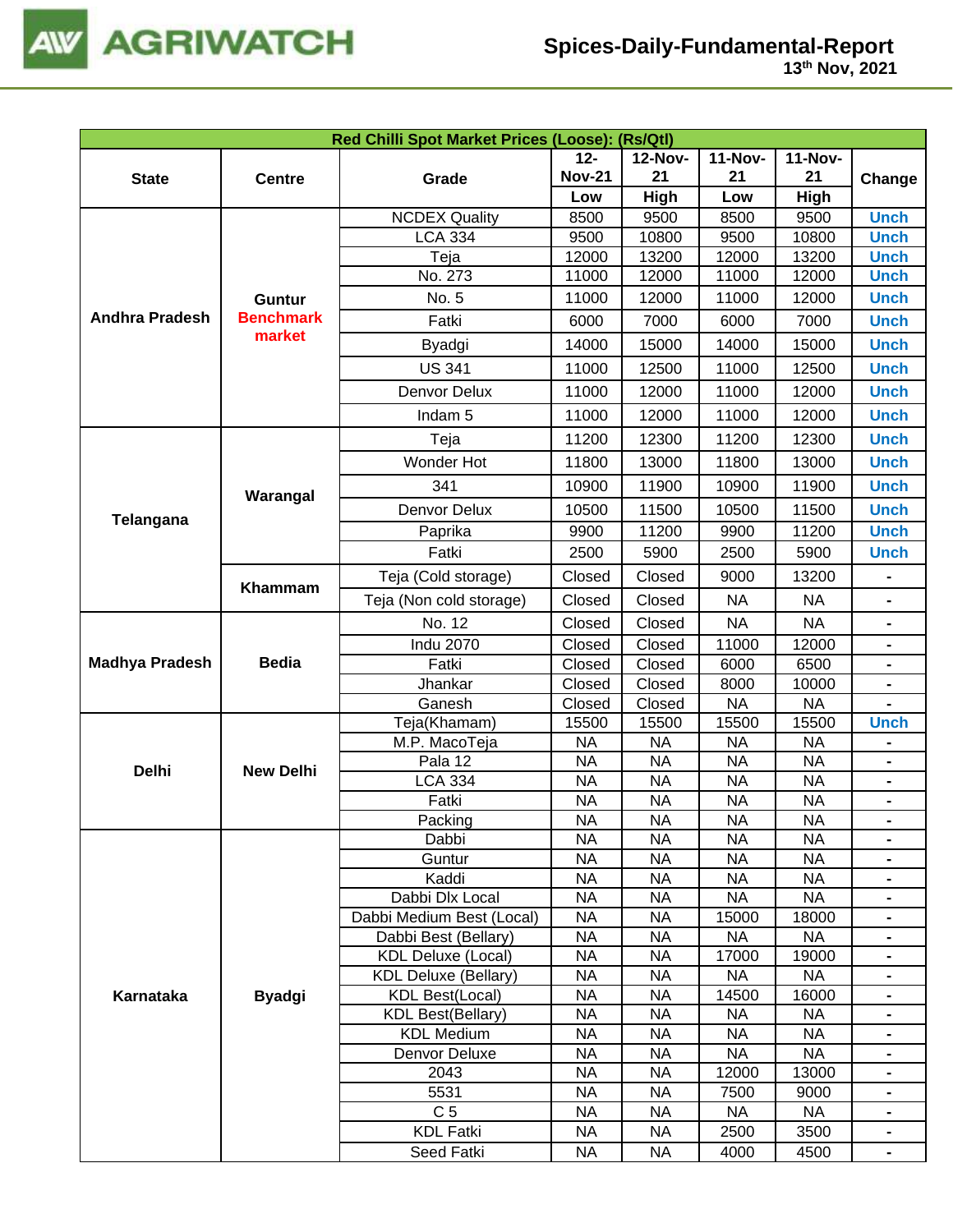

# **Spices-Daily-Fundamental-Report**

 **13 th Nov, 2021**

|                | Arrivals & Off-take in bags (1 bag = 45 Kg), (1 bag = $38Kgs$ )* |                               |           |           |                |  |  |  |  |
|----------------|------------------------------------------------------------------|-------------------------------|-----------|-----------|----------------|--|--|--|--|
| <b>State</b>   | <b>Centre</b>                                                    | <b>Parameter</b>              | 12-Nov-21 | 11-Nov-21 | Change         |  |  |  |  |
| Andhra Pradesh | Guntur                                                           | Arrivals                      | 80000     | 100000    | $-20000$       |  |  |  |  |
|                |                                                                  | Off-take                      | 35000     | 60000     | $-25000$       |  |  |  |  |
|                | Warangal                                                         | Arrivals                      | 10000     | 12000     | $-2000$        |  |  |  |  |
| Telangana      | Khammam                                                          | Arrivals (Cold storage) *     |           | 8000      | $-8000$        |  |  |  |  |
|                |                                                                  | Arrivals (Non cold storage) * | 0         | <b>NA</b> | $\blacksquare$ |  |  |  |  |
| Karnataka      | <b>Byadgi</b>                                                    | Arrivals                      | ΝA        | 20000     |                |  |  |  |  |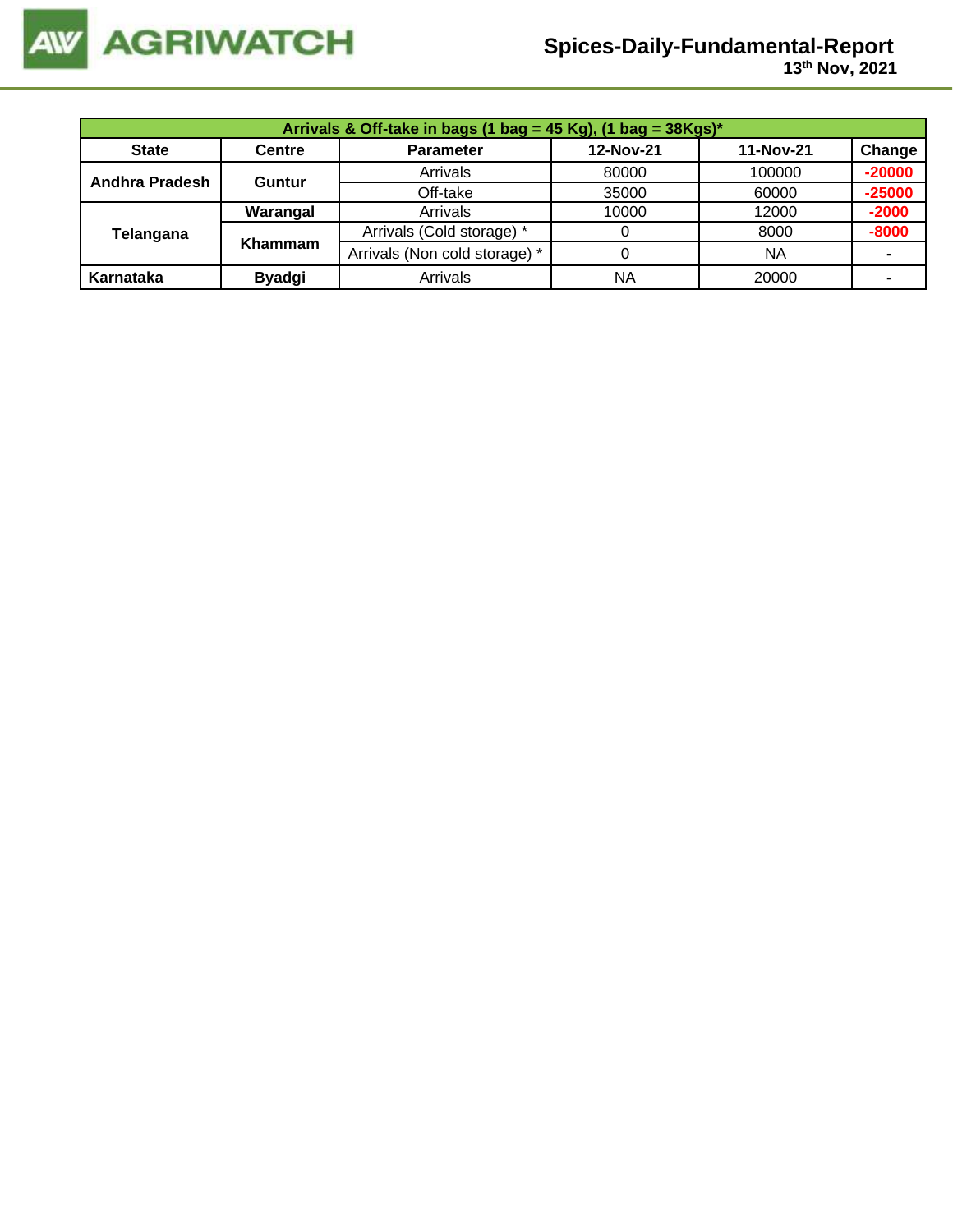

# **TURMERIC**

#### **Fundamentals: Today's Update:**

- By and large Turmeric spot markets was reported steady on Friday.
- Turmeric supply was down by 42% last week, as markets were closed also farmers and stockists were holding their stocks in the spot market an expectation of higher prices.

- As per AP agricultural data as on 12th October, current year Turmeric sowing completed around 19,955 hectares, compared to last year 20,942 hectares. Normal in season 19,551 hectares.
- Turmeric standing crop quality reported well as of now, weather is favourable in growing regions. Agriwatch expected higher production coming year may cap on prices from higher levels.
- Currently, export demand reported lower due to increased shipping cost and some travel restriction in South Asian countries added the bearish sentiment.
- Agriwatch first advance estimates, Turmeric all India production for 2022 is estimated at 4.89 lakh MT. Last year's production was 4.46 lakh MT, up by 9.64% from last year.

| <b>Turmeric Spot Market Prices (Loose): (Rs/Qtl)</b> |                         |                                 |           |           |                |  |  |
|------------------------------------------------------|-------------------------|---------------------------------|-----------|-----------|----------------|--|--|
| <b>State</b>                                         | <b>Centre</b>           | Grade                           | 12-Nov-21 | 11-Nov-21 | Change         |  |  |
|                                                      |                         | Nizam quality                   | 7300      | 7300      | <b>Unch</b>    |  |  |
| Telangana                                            | <b>Nizamabad</b>        | Double polish finger            | 8000      | 8000      | <b>Unch</b>    |  |  |
|                                                      | <b>Benchmark market</b> | Gattah (unpolished)             | 6500      | 6500      | <b>Unch</b>    |  |  |
|                                                      |                         | Gattah (double polished)        | 7200      | 7200      | <b>Unch</b>    |  |  |
|                                                      | Warangal                | Finger                          | 5900      | 5900      | <b>Unch</b>    |  |  |
|                                                      |                         | Round                           | 5500      | 5500      | <b>Unch</b>    |  |  |
|                                                      |                         | Finger                          | 7700      | 7700      | <b>Unch</b>    |  |  |
|                                                      | Erode                   | Gattah                          | 7000      | 7000      | <b>Unch</b>    |  |  |
|                                                      |                         | Sellem                          | 8300      | 8300      | <b>Unch</b>    |  |  |
| <b>Tamil Nadu</b>                                    | Coimbatore              | <b>Bulb</b>                     | <b>NA</b> | <b>NA</b> |                |  |  |
|                                                      |                         | Finger                          | <b>NA</b> | <b>NA</b> | $\blacksquare$ |  |  |
|                                                      | <b>Salem</b>            | <b>Bulb</b>                     | <b>NA</b> | <b>NA</b> |                |  |  |
|                                                      |                         | Finger                          | <b>NA</b> | <b>NA</b> |                |  |  |
|                                                      |                         | <b>Bulb</b>                     | 5700      | 5700      | <b>Unch</b>    |  |  |
| <b>Andhra Pradesh</b>                                | <b>Duggirala</b>        | <b>Bilty</b>                    | 6213      | 6213      | <b>Unch</b>    |  |  |
|                                                      |                         | Finger                          | 5700      | 5700      | <b>Unch</b>    |  |  |
|                                                      |                         | Bilty                           | 6213      | 6213      | <b>Unch</b>    |  |  |
|                                                      |                         | Rajpuri/Salem Finger            | 8000      | 8000      | <b>Unch</b>    |  |  |
|                                                      | Sangli                  | Rajpuri Medium                  | 7500      | 7500      | <b>Unch</b>    |  |  |
|                                                      |                         | DesiKadappa                     | 7000      | 7000      | <b>Unch</b>    |  |  |
|                                                      |                         | Salem Powder                    | <b>NR</b> | <b>NR</b> |                |  |  |
|                                                      |                         | Mini Salem                      | <b>NR</b> | <b>NR</b> |                |  |  |
| <b>Maharashtra</b>                                   | <b>Basmat</b>           | Super Salem                     | <b>NR</b> | <b>NR</b> | ۰              |  |  |
|                                                      |                         | <b>Gattah Powder</b>            | <b>NR</b> | <b>NR</b> | ٠              |  |  |
|                                                      |                         | <b>Gattah Premium</b>           | <b>NR</b> | <b>NR</b> |                |  |  |
|                                                      |                         | <b>Turmeric Finger Polished</b> | 7000      | 6800      | 200            |  |  |
|                                                      | <b>Nanded</b>           | Turmeric Bulb Polished          | 6300      | 6100      | 200            |  |  |
|                                                      |                         | <b>Turmeric Mix</b>             | 6200      | 6000      | 200            |  |  |
|                                                      |                         | Gattah                          | 7500      | 7500      | <b>Unch</b>    |  |  |
| <b>Delhi</b>                                         | <b>Delhi</b>            | Mini Salem                      | 8500      | 8500      | <b>Unch</b>    |  |  |
|                                                      |                         | <b>Finger Single Polished</b>   | 7700      | 7700      | <b>Unch</b>    |  |  |
|                                                      |                         | <b>Finger Double Polished</b>   | 8900      | 8900      | <b>Unch</b>    |  |  |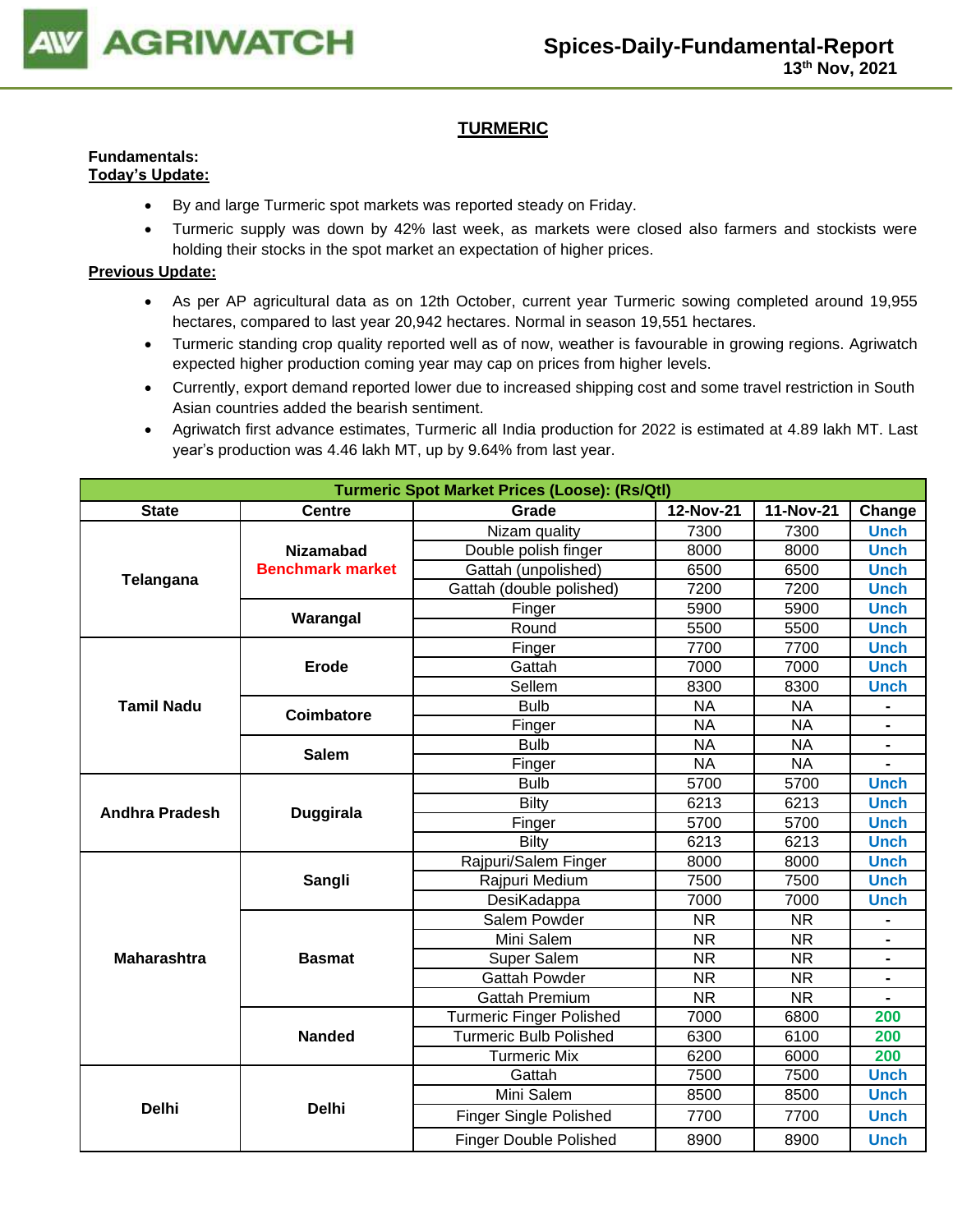

# **Spices-Daily-Fundamental-Report**

| <b>State</b>          |                                                                                                                                                                                                                                                                                                                                                                                                                                 |                  |           |           |                      |
|-----------------------|---------------------------------------------------------------------------------------------------------------------------------------------------------------------------------------------------------------------------------------------------------------------------------------------------------------------------------------------------------------------------------------------------------------------------------|------------------|-----------|-----------|----------------------|
|                       | <b>Centre</b>                                                                                                                                                                                                                                                                                                                                                                                                                   | <b>Parameter</b> | 12-Nov-21 | 11-Nov-21 | Change               |
|                       |                                                                                                                                                                                                                                                                                                                                                                                                                                 | Arrival          | 1500      | 1500      | <b>Unch</b>          |
| Telangana             |                                                                                                                                                                                                                                                                                                                                                                                                                                 | Off-take         | 1500      | 1500      | <b>Unch</b>          |
|                       | Arrival & Off-take in bags $*(1 \text{ bag} = 75 \text{ Kg}), \#(1 \text{ bag} = 60 \text{ Kg})$<br><b>Nizamabad</b><br>Warangal<br>NA<br><b>Arrival</b><br>400<br>Arrival<br>Erode<br>Off-take<br>400<br>Coimbatore<br>NA<br>Arrival<br>ΝA<br><b>Salem</b><br>Arrival*<br>Arrival*<br><b>NA</b><br><b>Duggirala</b><br>NA<br>Sangli<br>Arrival#<br>Arrival*<br>NR.<br><b>Basmat</b><br><b>Arrival</b><br><b>Nanded</b><br>1500 |                  | NA.       |           |                      |
|                       |                                                                                                                                                                                                                                                                                                                                                                                                                                 |                  |           | 1500      | $-1100$              |
|                       |                                                                                                                                                                                                                                                                                                                                                                                                                                 |                  |           | 1500      | $-1100$              |
| <b>Tamil Nadu</b>     |                                                                                                                                                                                                                                                                                                                                                                                                                                 |                  |           | NA.       |                      |
|                       |                                                                                                                                                                                                                                                                                                                                                                                                                                 |                  |           | NA        |                      |
| <b>Andhra Pradesh</b> |                                                                                                                                                                                                                                                                                                                                                                                                                                 |                  |           | <b>NA</b> | $\blacksquare$       |
|                       |                                                                                                                                                                                                                                                                                                                                                                                                                                 |                  |           | NA        | -                    |
| <b>Maharashtra</b>    |                                                                                                                                                                                                                                                                                                                                                                                                                                 |                  |           | NR.       | $\blacksquare$       |
|                       |                                                                                                                                                                                                                                                                                                                                                                                                                                 |                  |           | 2000      | $-500$               |
|                       |                                                                                                                                                                                                                                                                                                                                                                                                                                 |                  |           |           | <b>Arrival * Qtl</b> |

### **NCDEX-FUTURES MARKET**

| <b>Turmeric</b> |                          |               |       |        |               |                          |                    |                          |               |
|-----------------|--------------------------|---------------|-------|--------|---------------|--------------------------|--------------------|--------------------------|---------------|
| <b>Contract</b> | +/-\$                    | Open          | High  | Low    | <b>Close</b>  | <b>Volume</b>            | <b>Vol. Change</b> | Οl                       | OI Change     |
| <b>Nov-21</b>   | $\overline{\phantom{a}}$ | $- -$         | $- -$ | $- -$  | $- -$         | $\overline{\phantom{a}}$ | $- -$              | $\overline{\phantom{a}}$ | $- -$         |
| <b>Dec-21</b>   | $\overline{\phantom{a}}$ | $\sim$ $\sim$ | $- -$ | $- -$  | $\sim$ $\sim$ | $\overline{\phantom{a}}$ | $- -$              | $- -$                    | $\sim$ $\sim$ |
| <b>Jan-22</b>   | $\overline{\phantom{a}}$ | $- -$         | $- -$ | $\sim$ | $- -$         | $\overline{\phantom{a}}$ | $- -$              | $\overline{\phantom{a}}$ | $- -$         |

| <b>Spread</b> | <b>Nov-21</b>            | <b>Dec-21</b>            | Jan-22                   |
|---------------|--------------------------|--------------------------|--------------------------|
| <b>Basis</b>  | $- -$                    | $- -$                    | $- -$                    |
| <b>Nov-21</b> | $\overline{\phantom{m}}$ | $- -$                    | $\overline{\phantom{a}}$ |
| <b>Dec-21</b> | $\overline{\phantom{a}}$ | $\overline{\phantom{a}}$ | $- -$                    |

NB: Spot prices used for spread calculation is the basis Nizamabad for Nizam grade. Basis = Spot prices– Near month futures.

#### **NCDEX- STOCK POSITION**

| <b>Stocks</b>    | <b>Demat</b>                                             | <b>In-Process</b> | Total                    |
|------------------|----------------------------------------------------------|-------------------|--------------------------|
|                  | 11.11.2021<br>11.11.2021<br>766<br>$- -$<br>$- -$<br>818 | 11.11.2021        |                          |
| Sangli           |                                                          |                   | 766                      |
| Erode            |                                                          |                   | $- -$                    |
| <b>Nizamabad</b> |                                                          |                   | 818                      |
| Warangal         | $- -$                                                    | $\sim$ $\sim$     | $\overline{\phantom{a}}$ |

(**Quantity in MT)**

#### **NCDEX Turmeric EED Wise Stock Position (Qty in MT) on 08 th Nov, 2021**

| <b>EED</b>   | Sangli (Desi<br>Cuddapah) | <b>Sangli</b><br>(Rajapore) | <b>Nizamabad</b> | <b>Nizamabad</b><br>(Farmer Polished) | <b>Basmat</b><br>(Salem) | <b>Total</b> |
|--------------|---------------------------|-----------------------------|------------------|---------------------------------------|--------------------------|--------------|
| $10-Nov-21$  | $\sim$ $\sim$             | 805                         | 184              | $- -$                                 | $- -$                    | 989          |
| $10$ -Dec-21 | $- -$                     | 169                         | 165              | $- -$                                 | $\sim$ $\sim$            | 334          |
| $10$ -Jan-22 | $- -$                     | 517                         | 639              | $\sim$ $\sim$                         | $\sim$ $\sim$            | 1156         |
| <b>Total</b> | $\sim$ $\sim$             | 1491                        | 988              | $\sim$                                | $\sim$                   | 2479         |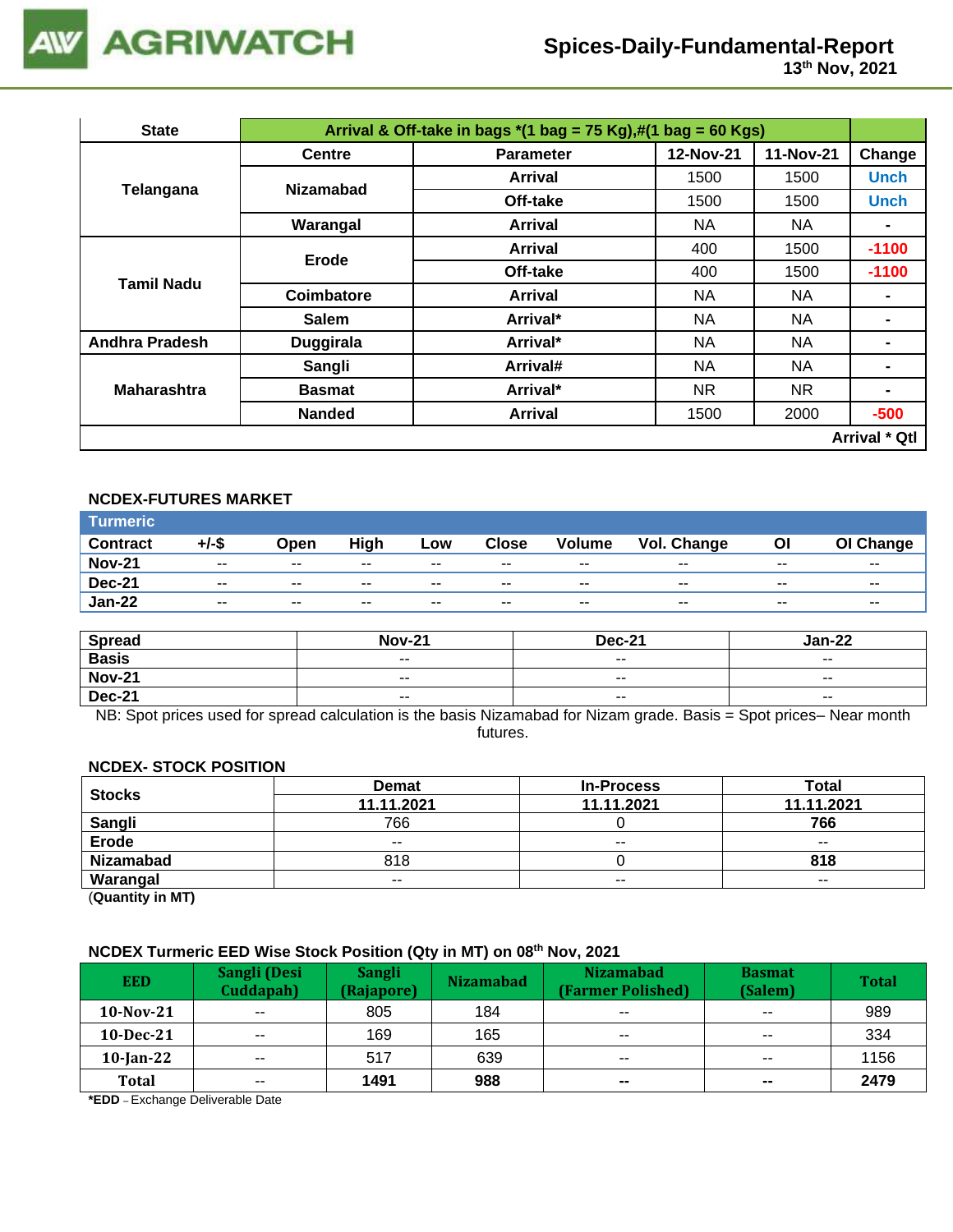

# **BLACK PEPPER**

#### **Fundamentals: Today's Update:**

- Steady to firm sentiment witnessed in Black pepper spot market reported on Friday.
- Vietnam Pepper price as on 12 November in the range of 84,500 86,500 VND/kg. In October 2021, Vietnam exported 16,759 tons, compared to September, export volume increased by 9.3%.
- In Dak Lak and Dak Nong provinces, today's pepper price is purchased at 85,000 VND/kg, down 500 VND/kg. In Gia Lai province, pepper price today is at 84,500 VND/kg, down 500 VND/kg. Meanwhile in Dong Nai, pepper price today is at 84,500 VND/kg, down 1,000 VND/kg. In Ba Ria - Vung Tau province, today's pepper price is at 86,500 VND/kg, down 1,000 VND/kg. As for Binh Phuoc province, today's pepper price is purchased at 85,500 VND/kg, down 1,000 VND/kg.
- Vietnam pepper export from January to October 2021, Vietnam has exported 229,736 tons, compared to the same period in 2020, the export volume decreased by 5%.
- Imports of the Americas increased by 8.9%, of which the US was the largest market for Vietnam's pepper, reaching 50,939 tons, up 8.9% over the same period.
- In the European region, imports increased by 3.9%, led by the German market: 10,310 tons, up 9%. Imports decreased in Russia, Poland, Ukraine.
- Meanwhile, in Asia, imports decreased by 9.7%, of which China's imports decreased by 16.5% to 37.283 tons. Saudi imports increased sharply by 35% to 14,610 tons.
- From Vietnam, India's imports 11,382 tons, up 1.2%; Pakistan: 9,877 tons, up 8.5%; Korea: 5.417 tons, up 7.7%, ... Import markets decreased: Thailand, Saudi Arabia, Japan, Myanmar, according to VPA.

- Brazil's pepper exports are increasing again due to the additional supply from the new harvest taking place.
- According to data from the Brazilian Ministry of Industry, Foreign Trade and Services (MDIC), in September, the country exported 6,018 tons of pepper, a sharp increase of 44.5% compared to August and an increase of 19.3%. compared with the same period last year.
- Generally, in the first 9 months of 2021, Brazil's pepper exports reached 61,845 tons, down 8.7% over the same period last year.
- Facing erratic climate in some areas such as Hassan, Chikkamagaluru and Kodagu, pepper growers in Karnataka state (India) are worried about a decrease in production this year. Continuous rain has increased the moisture in the soil, harming the growth of pepper plants
- Continued lower supply reported in the Kochi spot market as stockists are holding back their stocks an expectation of further higher prices in coming days.
- Due to lower supply from other producing countries in the global market, demand shifted to Indian market supported the domestic prices despite of higher production.
- Fresh domestic demand in the spot market as winter season is approaching supported the prices.
- According to trade sources, purchasing power from major import markets such as Europe, US, China, Middle East and Africa... is still very large due to the strong increase in orders in the fourth quarter to meet year-end demand.
- Vietnam Pepper prices is expected to increase continue till the last months of the year because the pepper production of Vietnam as well as some major pepper producing countries such as Brazil and Indonesia are affected by climate change, so the annual output is expected to decrease continually.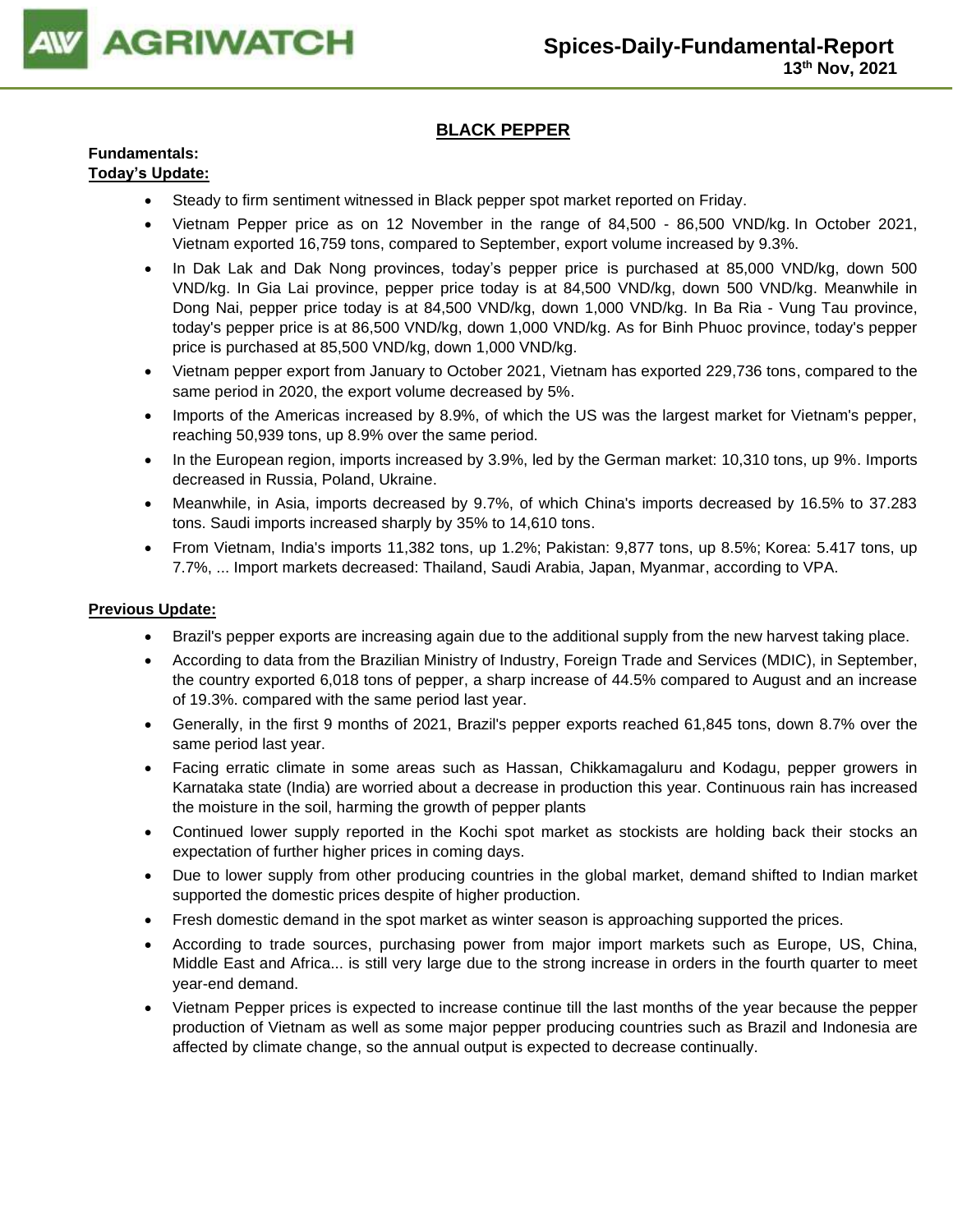| <b>Black Pepper Spot Market Prices (Loose): (Rs/Qtl)</b> |                         |                                        |           |           |        |  |  |  |
|----------------------------------------------------------|-------------------------|----------------------------------------|-----------|-----------|--------|--|--|--|
| <b>State</b>                                             | <b>Centre</b>           | Grade                                  | 12-Nov-21 | 11-Nov-21 | Change |  |  |  |
| Kerala                                                   | Kochi                   | Ungarbled                              | 46900     | 46500     | 400    |  |  |  |
|                                                          | <b>Benchmark market</b> | Garbled                                | 48900     | 48500     | 400    |  |  |  |
| Karnataka                                                | Chikkamagaluru          | Ungarbled                              | 52000     | 49000     | 3000   |  |  |  |
|                                                          |                         | Unpolished                             | 55000     | 52500     | 2500   |  |  |  |
| <b>Delhi</b>                                             | <b>New Delhi</b>        | Number 11.5                            | 56000     | 55000     | 1000   |  |  |  |
|                                                          |                         | <b>Arrivals &amp; Off-take in Tons</b> |           |           |        |  |  |  |
| <b>State</b>                                             | <b>Centre</b>           | <b>Parameter</b>                       | 12-Nov-21 | 11-Nov-21 | Change |  |  |  |
|                                                          | Kochi                   | Arrivals                               | 10        | 20        | $-10$  |  |  |  |
| Kerala                                                   |                         | Off-take                               | 10        | 20        | $-10$  |  |  |  |

|                | <b>Black Pepper FOB Prices (USD/MT)</b> |                                                                       |      |                                                   |                                        |                              |  |  |  |  |
|----------------|-----------------------------------------|-----------------------------------------------------------------------|------|---------------------------------------------------|----------------------------------------|------------------------------|--|--|--|--|
| <b>Date</b>    | <b>Brazil</b><br><b>ASTA 570</b>        | Lampung<br>ex Kochi<br>(Indonesia)<br>(India) ASTA<br><b>ASTA 570</b> |      | <b>Kuching (Sarawak,</b><br><b>Malaysia) ASTA</b> | <b>Ho Chi Minh</b><br>(Vietnam) 500g/l | Ho Chi<br><b>Minh 550g/l</b> |  |  |  |  |
| $02 - 11 - 21$ | 4300                                    | 6484                                                                  | 4408 | 5200                                              | 4390                                   | 4490                         |  |  |  |  |
| $03 - 11 - 21$ | 4300                                    | 6467                                                                  | 4395 | 5200                                              | 4290                                   | 4390                         |  |  |  |  |
| $08 - 11 - 21$ | 4300                                    | 6492                                                                  | 4446 | <b>NA</b>                                         | 4290                                   | 4390                         |  |  |  |  |
| 09-11-21       | 4300                                    | 6476                                                                  | 4456 | 5200                                              | 4290                                   | 4390                         |  |  |  |  |
| $10 - 11 - 21$ | 4300                                    | 6477                                                                  | 4450 | 5200                                              | 4290                                   | 4390                         |  |  |  |  |
| $11 - 11 - 21$ | 4300                                    | 6525                                                                  | 4439 | 5200                                              | 4290                                   | 4390                         |  |  |  |  |
| 12-11-21       | 4300                                    |                                                                       | 4453 | 5200                                              | 4290                                   | 4390                         |  |  |  |  |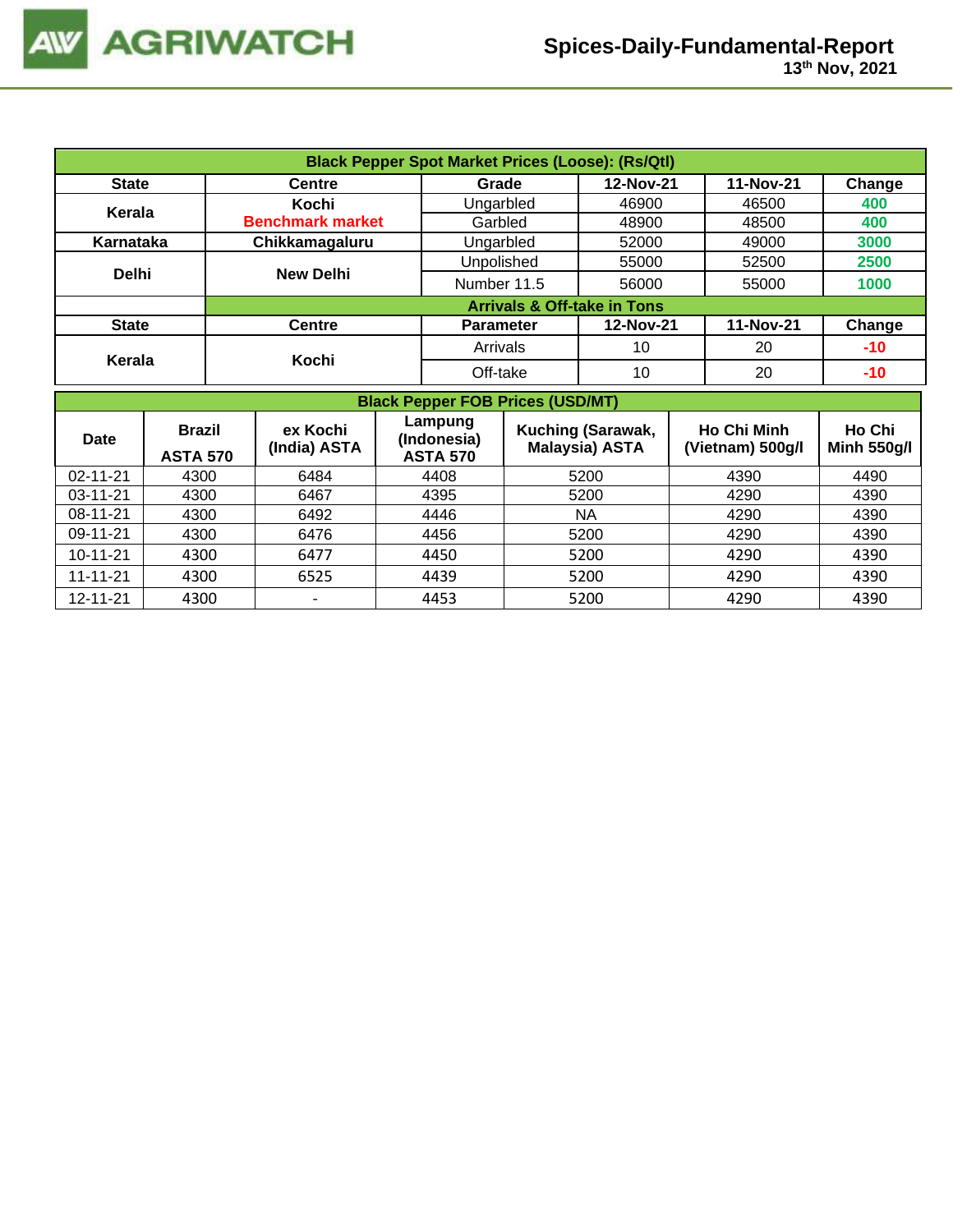

# **JEERA (CUMIN SEED)**

### **Fundamentals: Today's Update:**

• Steady to weak sentiment witnessed in Jeera Unjha spot market on Friday.

- As festive demand started buyers reported active from lower prices level.
- Due to good rainfall in jeera growing regions in Gujarat on time sowing expected, which likely to start from last week of October. Market participants are expecting lower sowing area as jeera prices are lower compared to other competitive crop like Coriander, Ajwain, Fennel etc.
- Farmers and stockists are only interested to releasing their produce at higher prices level.
- Current year Jeera sowing area may shift towards Soybean, Groundnut, Coriander, Ajwain, Fennel due to higher prices, sowing will start from October mid-week.
- As per the Agriwatch production estimate, Jeera production for 2021-22 (marketing period) is estimated at *391,801 MT (around 71 lakh bags each of 55 kg) compared to last year's 451,451 MT (82 lakh bags).*

| Jeera(Cumin Seed) Spot Market Prices (Loose): (Rs/Qtl) |                                  |                                            |           |           |                |  |  |
|--------------------------------------------------------|----------------------------------|--------------------------------------------|-----------|-----------|----------------|--|--|
| <b>State</b>                                           | <b>Centre</b>                    | Grade                                      | 12-Nov-21 | 11-Nov-21 | Change         |  |  |
|                                                        |                                  | Local                                      | 13700     | 13700     | <b>Unch</b>    |  |  |
|                                                        | Unjha<br><b>Benchmark market</b> | <b>NCDEX Quality</b>                       | 14700     | 14700     | <b>Unch</b>    |  |  |
|                                                        |                                  | Poojari type /Machine Cut                  | 15700     | 15700     | <b>Unch</b>    |  |  |
|                                                        |                                  | 1% Singapore                               | 14850     | 14850     | <b>Unch</b>    |  |  |
|                                                        |                                  | 2% Singapore                               | 14600     | 14600     | <b>Unch</b>    |  |  |
| Gujarat                                                | <b>Mundra Port (FoR)</b>         | 1 % European                               | 15350     | 15350     | <b>Unch</b>    |  |  |
|                                                        |                                  | 2% European                                | 15100     | 15100     | <b>Unch</b>    |  |  |
|                                                        | Rajkot                           | Local                                      | 14500     | 14310     | 190            |  |  |
|                                                        | Patan                            | Local                                      | <b>NA</b> | Closed    | $\blacksquare$ |  |  |
|                                                        | <b>Dhrol</b>                     | Local                                      | <b>NA</b> | <b>NA</b> | $\blacksquare$ |  |  |
|                                                        | <b>Gondal</b>                    | Local                                      | 10600     | Closed    |                |  |  |
|                                                        | Jodhpur                          | 15000<br>Local                             |           | 14881     | 119            |  |  |
| Rajasthan                                              | <b>Merta City</b>                | Local                                      | 16000     | Closed    | $\blacksquare$ |  |  |
|                                                        | <b>Nagaur</b>                    | Local                                      | <b>NR</b> | 14400     | $\blacksquare$ |  |  |
|                                                        | <b>Anandpur Kalu</b>             | Local                                      | 14500     | 14500     | <b>Unch</b>    |  |  |
| <b>Delhi</b>                                           | <b>New Delhi</b>                 | Ganesh                                     | 15600     | 15600     | <b>Unch</b>    |  |  |
|                                                        |                                  | Poojari type / Machine Cut                 | 17000     | 17000     | <b>Unch</b>    |  |  |
|                                                        |                                  | Arrival & Off-take in bags (1 bag = 55 kg) |           |           |                |  |  |
| <b>State</b>                                           | <b>Centre</b>                    | <b>Parameter</b>                           | 12-Nov-21 | 11-Nov-21 | Change         |  |  |
|                                                        | Unjha                            | Arrival                                    | 20000     | 20000     | <b>Unch</b>    |  |  |
|                                                        |                                  | Off-take                                   | 20000     | 20000     | <b>Unch</b>    |  |  |
| Gujarat                                                | Rajkot                           | Arrival*                                   | 1200      | 900       | 300            |  |  |
|                                                        | Patan                            | Arrival*                                   | <b>NA</b> | Closed    | $\blacksquare$ |  |  |
|                                                        | <b>Dhrol</b>                     | Arrival*                                   | <b>NA</b> | <b>NA</b> |                |  |  |
|                                                        | Gondal                           | Arrival                                    | 1325      | Closed    |                |  |  |
|                                                        | Jodhpur                          | Arrival                                    | 1400      | 1300      | 100            |  |  |
| Rajasthan                                              | <b>Merta City</b>                | Arrival                                    | 1500      | Closed    |                |  |  |
|                                                        | <b>Nagaur</b>                    | Arrival                                    | <b>NR</b> | 500       |                |  |  |
|                                                        | <b>Anandpur Kalu</b>             | Arrival                                    | 20        | 20        | <b>Unch</b>    |  |  |
|                                                        |                                  |                                            |           |           | Arrival * Qtl  |  |  |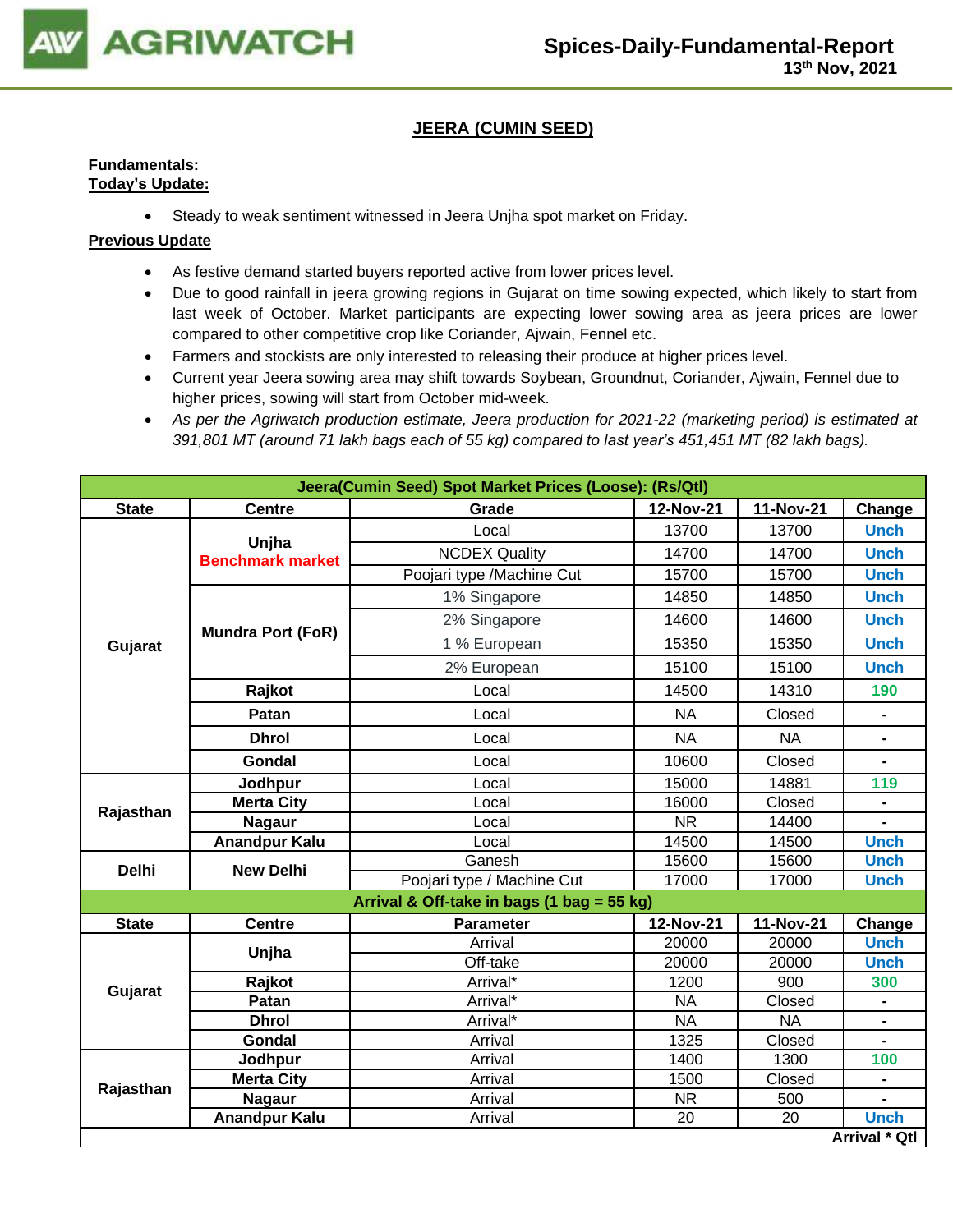

# **NCDEX-FUTURES MARKET**

| <b>Jeera (Cumin Seed)</b> |                          |       |        |       |                          |               |             |       |           |
|---------------------------|--------------------------|-------|--------|-------|--------------------------|---------------|-------------|-------|-----------|
| <b>Contract</b>           | $+/-$ \$                 | Open  | High   | Low   | <b>Close</b>             | <b>Volume</b> | Vol. Change | ΟI    | OI Change |
| <b>Nov-21</b>             | $\overline{\phantom{a}}$ | $- -$ | $\sim$ | $- -$ | $\overline{\phantom{m}}$ | $\sim$ $\sim$ | $- -$       | $- -$ | $- -$     |
| <b>Dec-21</b>             | $\sim$ $\sim$            | $-$   | $\sim$ | $- -$ | $- -$                    | $\sim$ $\sim$ | $\sim$      | $- -$ | $- -$     |
| <b>Jan-22</b>             | $- -$                    | $- -$ | $\sim$ | $- -$ | $- -$                    | $- -$         | $\sim$      | $- -$ | $- -$     |
|                           |                          |       |        |       |                          |               |             |       |           |

| <b>Spread</b> | <b>Nov-21</b> | <b>Dec-21</b>            | Jan-22        |
|---------------|---------------|--------------------------|---------------|
| <b>Basis</b>  | $- -$         | $\overline{\phantom{a}}$ | $- -$         |
| <b>Nov-21</b> | $- -$         | $- -$                    | $- -$         |
| <b>Dec-21</b> | $\sim$ $\sim$ | $\overline{\phantom{a}}$ | $\sim$ $\sim$ |

NB: Spread was done by taking Spot prices at Unjha or NCDEX Quality. Basis = Spot prices– Near month futures.

#### **NCDEX- STOCK POSITION**

| <b>Stocks</b> | <b>Demat</b> | <b>In-Process</b> | Total          |  |
|---------------|--------------|-------------------|----------------|--|
|               | 11.11.2021   | 11.11.2021        | 11.11.2021     |  |
| Jodhpur       | $- -$        | $-$               | $\blacksquare$ |  |
| Unjha         | 4845         | 229               | 5074           |  |
| ____<br>__    |              |                   |                |  |

(**Quantity in MT)**

#### **NCDEX Jeera (Cumin Seed) EED Wise Stock Position Qty in MT on 08 th Nov, 2021**

| EED          | <b>Jodhpur</b> | <b>Unjha</b> | <b>Total</b> |
|--------------|----------------|--------------|--------------|
| 10-Nov-21    | $- -$          | 263          | 263          |
| 10-Dec-21    | $- -$          | 177          | 177          |
| 10-Jan-22    | $- -$          | 48           | 48           |
| 10-Feb-22    | $- -$          | 4442         | 4442         |
| <b>Total</b> | $- -$          | 4930         | 4930         |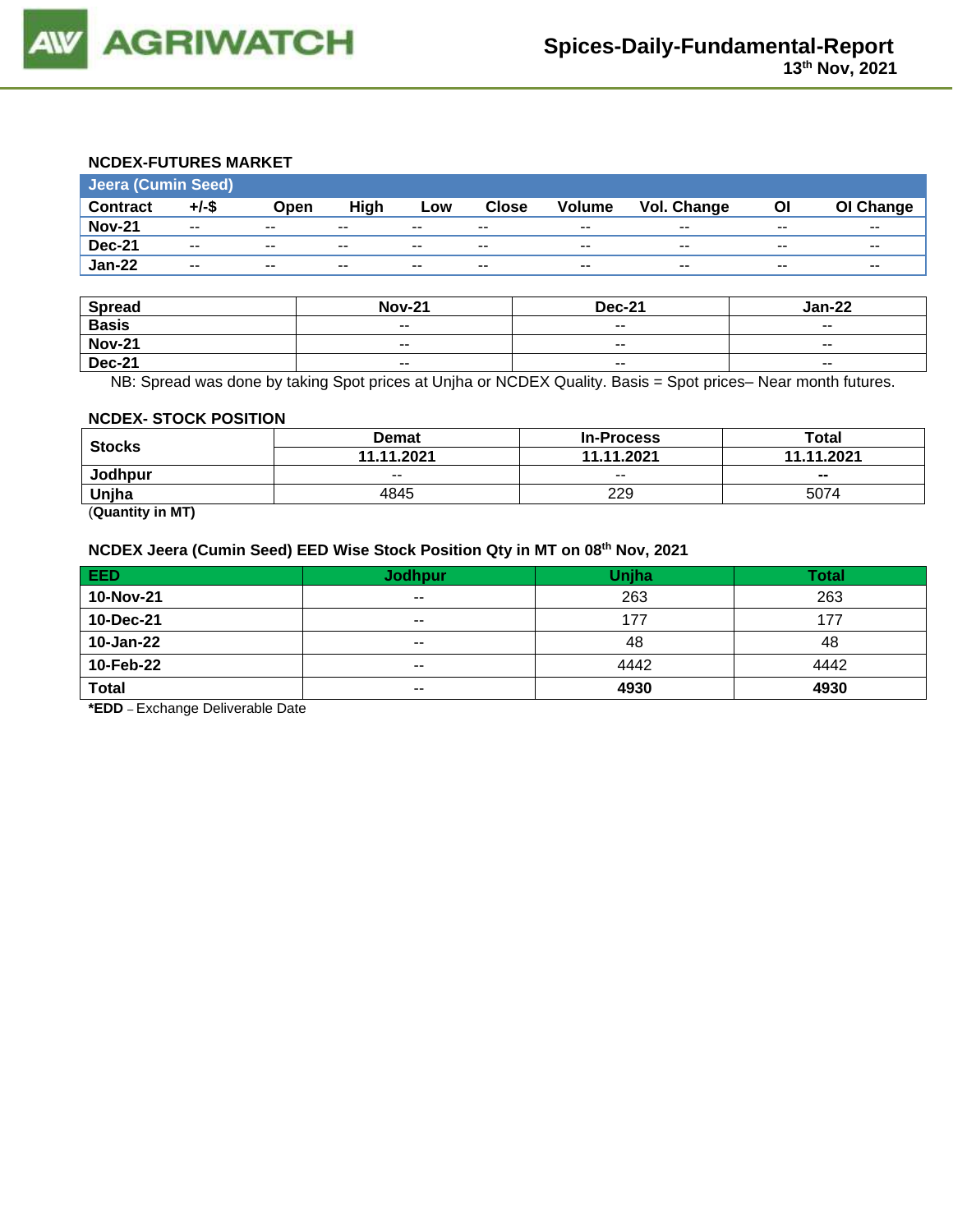

# **CARDAMOM**

### **Fundamentals**

## **Today's Update:**

• Steady to weak sentiment witnessed in Cardamom spot market on Friday.

- *Due to recent flood in Kerala growing regions like Idukki affected the Cardamom plants. As per trade sources, around 10% crop loss reported till now.*
- Second round picking activity is going on in Kerala growing regions, it will finish till October end. Third round picking activity likely to start from November first week.
- India's production for the coming marketing year 2021-22 (already started from August) expected better around 30,000 MT also put the cap on prices.
- Cardamom planters were received higher prices last two years, therefore, they are taking care of their plants and favourable weather condition, is the main reason for expecting good crop in the coming year.
- As we expected earlier, the new Cardamom supply pressurizes the prices from higher levels due to increased production.
- Agriwatch estimates for 2020-21, India's Cardamom production would be around 22,000 23,000 MT, due to favourable weather conditions. Last year it was 19,000 – 20,000 MT.

| <b>Small Cardamom Spot Market Prices (Loose): (Rs/Kg)</b> |                         |                                            |           |           |                |  |  |
|-----------------------------------------------------------|-------------------------|--------------------------------------------|-----------|-----------|----------------|--|--|
| <b>State</b>                                              | <b>Auction Price</b>    |                                            | 12-Nov-21 | 11-Nov-21 | Change         |  |  |
| Kerala                                                    | Vandanmettu             | <b>Max price</b>                           | 1692      | 1335      | 357            |  |  |
|                                                           | <b>Benchmark market</b> | Avg. Price                                 | 1036      | 1016      | 21             |  |  |
|                                                           |                         | <b>Medium</b>                              | 1000      | 1000      | <b>Unch</b>    |  |  |
|                                                           |                         | 6.5 (Bold)                                 | 1100      | 1100      | <b>Unch</b>    |  |  |
| <b>Delhi</b>                                              | <b>New Delhi</b>        | 7 (Bold)                                   | 1200      | 1200      | <b>Unch</b>    |  |  |
|                                                           |                         | 7.5 (Bold)                                 | 1400      | 1400      | <b>Unch</b>    |  |  |
|                                                           |                         | 8 (Bold)                                   | 1600      | 1600      | <b>Unch</b>    |  |  |
|                                                           |                         | Large Cardamom Spot Market Prices: (Rs/Kg) |           |           |                |  |  |
|                                                           | Singtam                 | <b>Badadana</b>                            | <b>NA</b> | 748       | $\blacksquare$ |  |  |
| <b>Sikkim</b>                                             | Singtam                 | Chotadana                                  | NA        | 700       | $\blacksquare$ |  |  |
|                                                           | Gangtok                 | <b>Badadana</b>                            | <b>NA</b> | 800       | $\blacksquare$ |  |  |
|                                                           | Gangtok                 | Chotadana                                  | <b>NA</b> | 725       | $\blacksquare$ |  |  |
|                                                           | Siliguri                | <b>Badadana</b>                            | <b>NA</b> | 843       | $\blacksquare$ |  |  |
| <b>West Bengal</b>                                        | <b>Siliguri</b>         | Chotadana                                  | NA        | 478       | $\blacksquare$ |  |  |
| <b>Arrival &amp; Off-take in Kg</b>                       |                         |                                            |           |           |                |  |  |
| <b>State</b>                                              | <b>Parameter</b>        | <b>Centre</b>                              | 12-Nov-21 | 11-Nov-21 | Change         |  |  |
|                                                           |                         | <b>Arrivals</b>                            | 82339     | 83983     | $-1644$        |  |  |
| Kerala                                                    | Vandanmettu             | Off-take                                   | 78279     | 83470     | $-5191$        |  |  |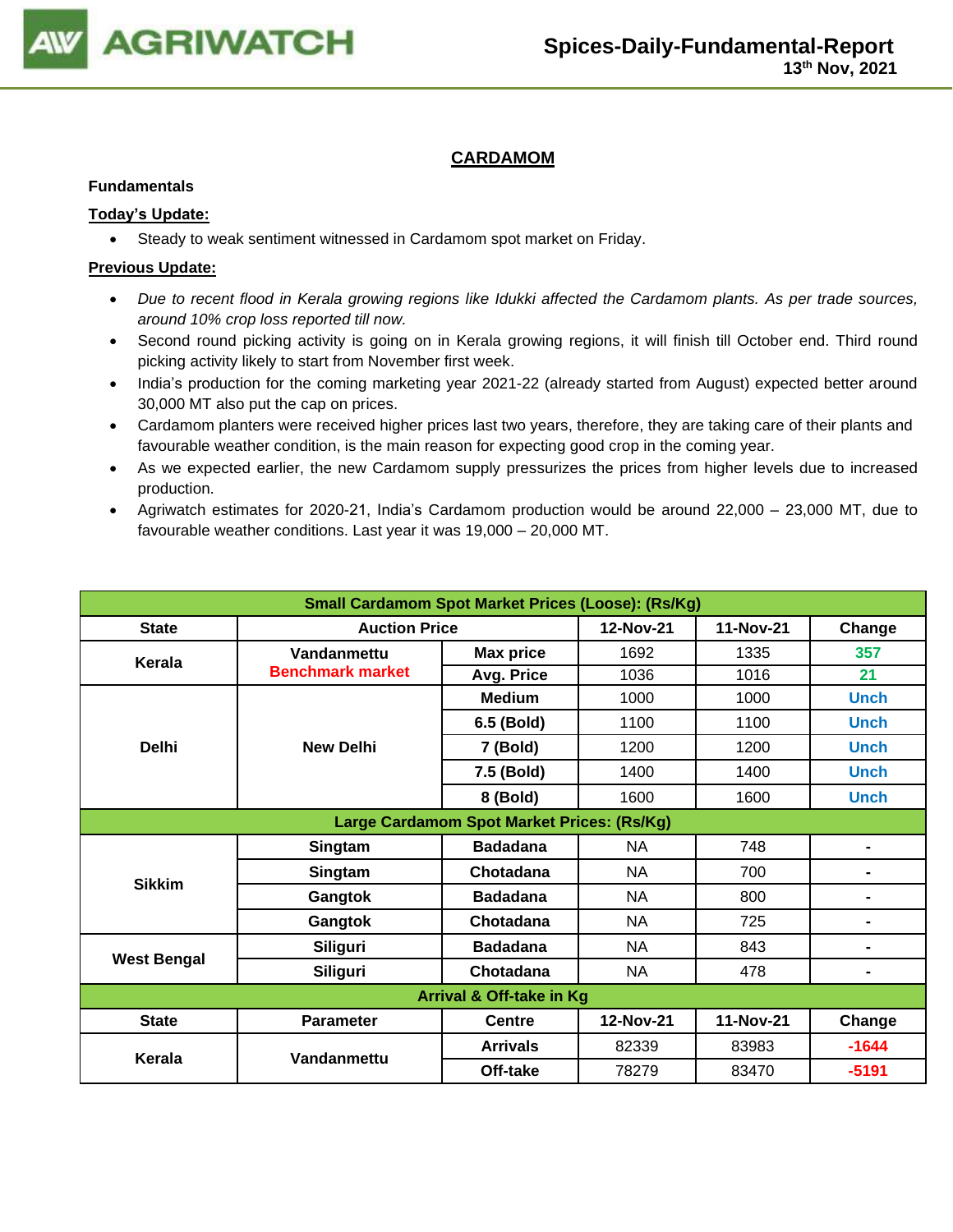

### **MCX-FUTURES MARKET**

| <b>Cardamom</b> |                          |                          |       |       |              |               |             |       |           |
|-----------------|--------------------------|--------------------------|-------|-------|--------------|---------------|-------------|-------|-----------|
| <b>Contract</b> | $+/-$ \$                 | Open                     | High  | Low   | <b>Close</b> | <b>Volume</b> | Vol. Change | Οl    | OI Change |
| <b>Nov-21</b>   | $\overline{\phantom{a}}$ | $\overline{\phantom{m}}$ | $- -$ | $- -$ | $- -$        | $- -$         | $- -$       | $- -$ | $- -$     |
| <b>Dec-21</b>   | $- -$                    | $- -$                    | $- -$ | $- -$ | $- -$        | $-$           | $- -$       | $- -$ | $- -$     |
| <b>Jan-22</b>   | $- -$                    | $- -$                    | $- -$ | $- -$ | $- -$        | $- -$         | $- -$       | $- -$ | $- -$     |

| <b>Spread</b> | <b>Nov-21</b>            | <b>Dec-21</b> | <b>Jan-22</b> |
|---------------|--------------------------|---------------|---------------|
| <b>Basis</b>  | $\overline{\phantom{a}}$ | $-$           | $-$           |
| <b>Nov-21</b> | $\overline{\phantom{a}}$ | $\sim$ $\sim$ | $- -$         |
| <b>Dec-21</b> | --                       | $-$           | $- -$         |

NB: Spread was done by taking Spot prices of Average quality prices. Basis = Spot prices– Near month futures.

#### **MCX- STOCK POSITION**

| <b>Stocks</b> | <b>Demat</b>             | <b>In-Process</b>        | Total                    |  |
|---------------|--------------------------|--------------------------|--------------------------|--|
|               | 11.11.2021               | 11.11.2021               | 11.11.2021               |  |
| Vandanmedu    | $\overline{\phantom{0}}$ | $\overline{\phantom{0}}$ | $\overline{\phantom{0}}$ |  |
| T.N.(Bodi)    | $-$                      | $-$                      | $-$                      |  |
| -----         |                          |                          |                          |  |

(**Quantity in MT)**

# **MCX Cardamom EED Wise Stock Position Qty in MT on 08th Nov, 2021**

| ccn            | $N$ ar<br>danmedu'<br>'n Te | di)<br>. . | -<br>otal |
|----------------|-----------------------------|------------|-----------|
| $\blacksquare$ | $- -$                       | $- -$      | $- -$     |
| $\sim$         | $- -$                       | $- -$      | $- -$     |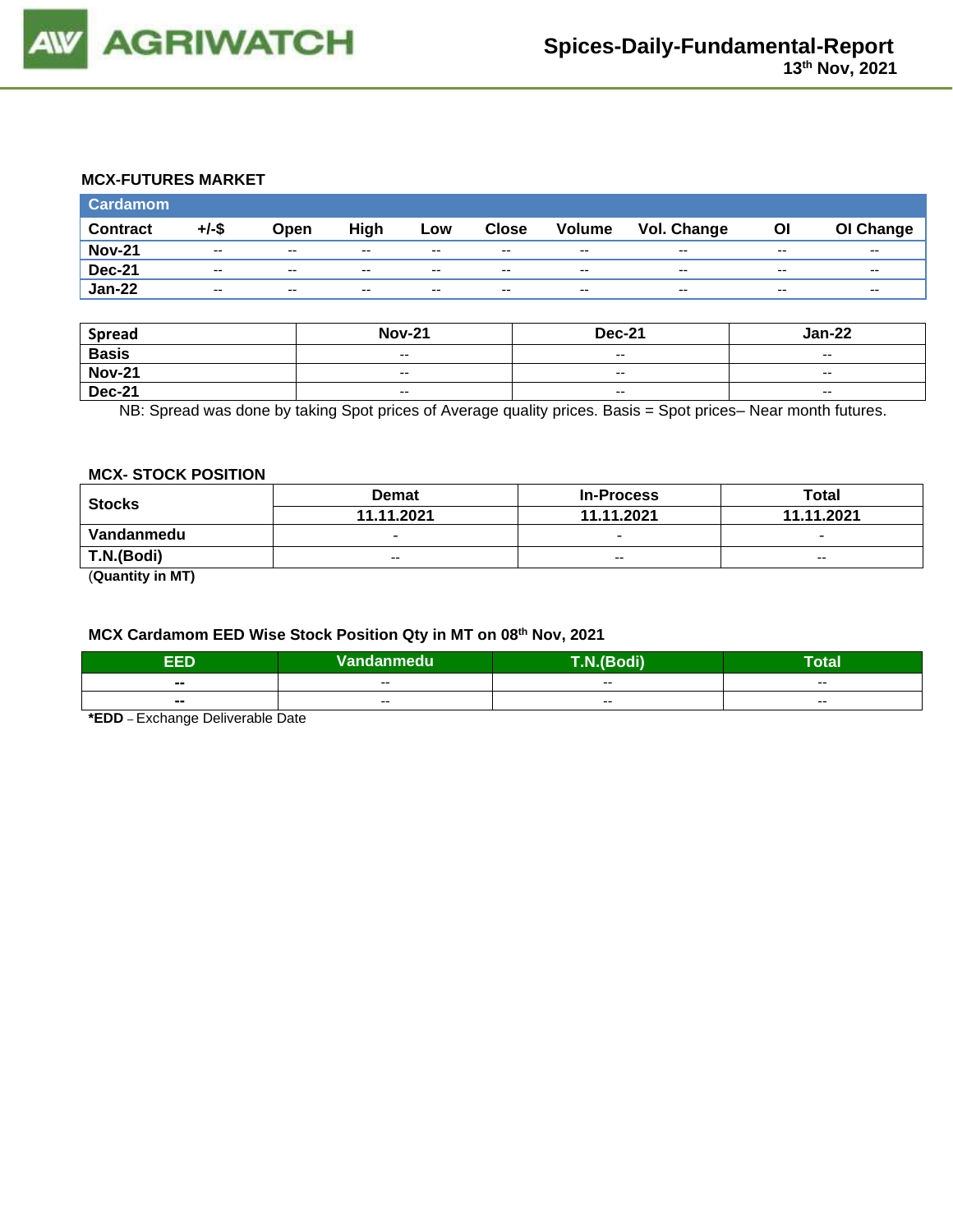

# **CORIANDER SEED**

### **Fundamentals: Today's Update:**

## • Coriander spot market reported steady on Friday.

- Current year, Coriander sowing slowly started in Rajasthan, MP and Gujarat growing regions, as of now 8 to 10% sowing completed.
- As per Agriwatch initial sowing report, in MP farmers are shifting Coriander crop to Ajwain, Garlic etc. due to better price realisation, actual scenario likely to come after 15 to 20 days.

- As we expected buyers are active from lower prices level as festival season started.
- Currently, Coriander prices are traded higher compared to last year may attract farmers to go for an increase in sowing area, however, it will be clearer after sowing will start from October last week.
- Farmers want to release their produce at higher prices only.
- Buyers from consumer center like Bihar, UP are active in the spot market mainly in Gondal, Kota, Ramganj etc. mandi due to good quality.
- Agriwatch estimates lower ending stocks for 2021-22 (marketing year) likely to support Coriander prices in the coming days.
- As per Agriwatch production estimate, Coriander production for 2021-22 (marketing year) is estimated at 342,435 MT (85 lakh bags) compared to last year's 352,316 MT (88 lakh bags, 1 bag = 40 kg).

| <b>Coriander Spot Market Prices (Loose): (Rs/Qtl)</b> |                               |               |           |           |                |  |  |
|-------------------------------------------------------|-------------------------------|---------------|-----------|-----------|----------------|--|--|
| <b>State</b>                                          | <b>Centre</b>                 | Grade (New)   | Change    |           |                |  |  |
|                                                       |                               | Eagle         | 7800      | 7700      | 100            |  |  |
|                                                       | Kota<br><b>Benchmark</b>      | Eagle(Split)  | 7800      | 7700      | 100            |  |  |
|                                                       | market                        | Badami        | 7500      | 7400      | 100            |  |  |
|                                                       |                               | Badami(Split) | 7600      | 7500      | 100            |  |  |
|                                                       |                               | Eagle         | 7200      | Closed    | Ξ.             |  |  |
|                                                       |                               | Eagle(Split)  | 7200      | Closed    | Ξ.             |  |  |
|                                                       | Ramganj                       | Badami        | 7000      | Closed    | -              |  |  |
| Rajasthan                                             |                               | Badami(Split) | 7000      | Closed    | -              |  |  |
|                                                       |                               | Scooter       | 8300      | Closed    |                |  |  |
|                                                       | <b>Baran</b>                  | Eagle         | 6950      | 6950      | <b>Unch</b>    |  |  |
|                                                       |                               | Badami        | 6650      | 6650      | <b>Unch</b>    |  |  |
|                                                       | <b>Bhawani</b>                | Eagle         | 6900      | 6800      | 100            |  |  |
|                                                       |                               | Badami        | 6700      | 6600      | 100            |  |  |
|                                                       |                               | Scooter       | 7100      | 7000      | 100            |  |  |
|                                                       |                               | Double Paroot | <b>NA</b> | NA        | $\blacksquare$ |  |  |
|                                                       |                               | Badami        | 6900      | 6800      | 100            |  |  |
|                                                       | Guna                          | Eagle         | 7300      | 7200      | 100            |  |  |
| <b>Madhya Pradesh</b>                                 |                               | Scooter       | 7900      | 7800      | 100            |  |  |
|                                                       |                               | Badami        | NR.       | NR.       | $\blacksquare$ |  |  |
|                                                       | <b>Neemuch</b>                | Eagle         | <b>NR</b> | <b>NR</b> | $\blacksquare$ |  |  |
|                                                       |                               | Scooter       | <b>NR</b> | <b>NR</b> | -              |  |  |
| Gujarat                                               | Gondal                        | Badami        | 7255      | Closed    | $\blacksquare$ |  |  |
|                                                       |                               | Eagle         | 7455      | Closed    | -              |  |  |
|                                                       |                               | Eagle (Dal)   | <b>NR</b> | <b>NR</b> | $\blacksquare$ |  |  |
| <b>Delhi</b>                                          | <b>Khari Baoli</b><br>(Delhi) | Eagle         | <b>NR</b> | <b>NR</b> |                |  |  |
|                                                       |                               | Scooter       | <b>NR</b> | <b>NR</b> | $\blacksquare$ |  |  |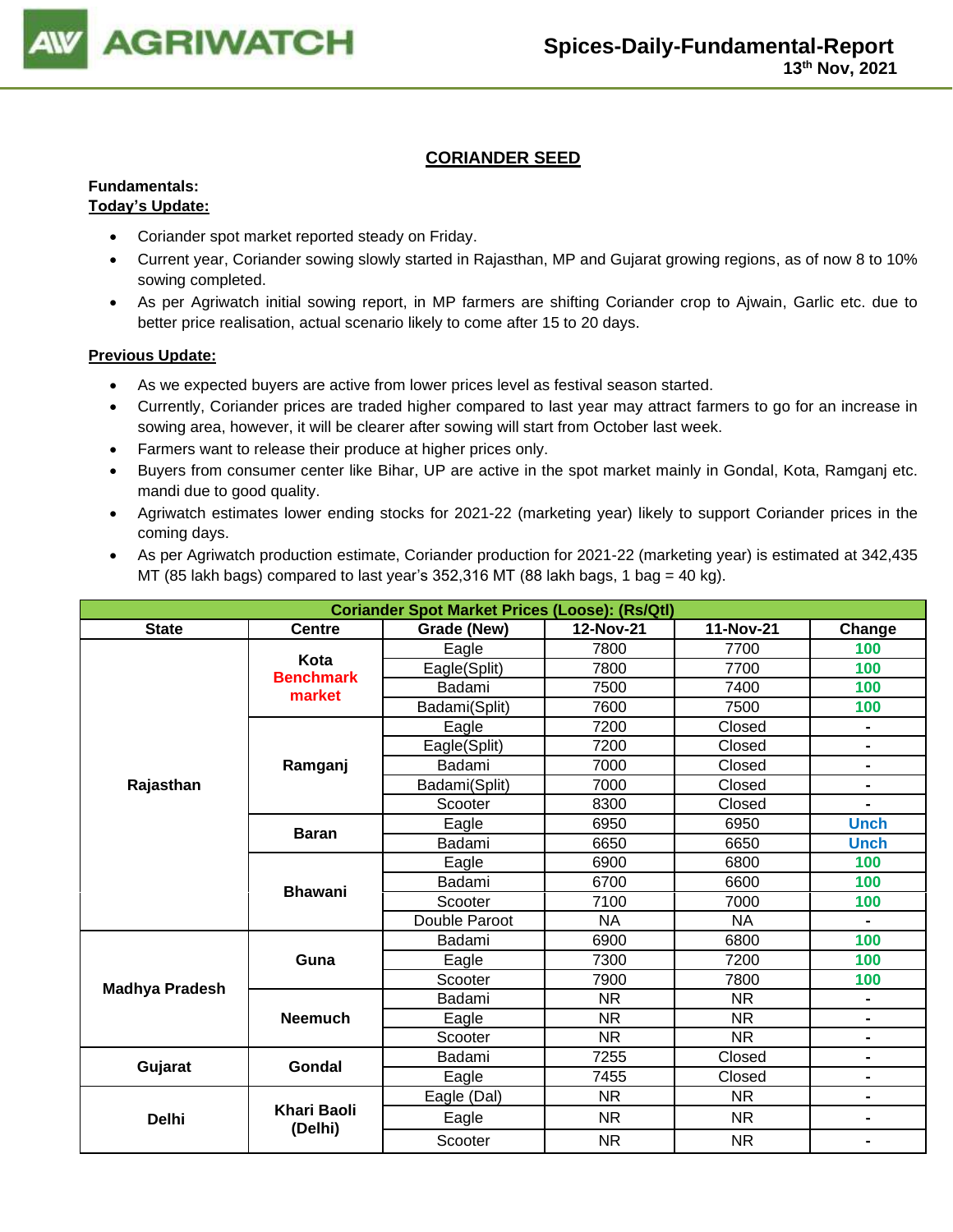

# **Spices-Daily-Fundamental-Report**

| Arrival & Off-take in bags (1 bag = 40 kg) |                |               |           |           |             |  |  |
|--------------------------------------------|----------------|---------------|-----------|-----------|-------------|--|--|
| <b>State</b>                               |                | <b>Centre</b> | 12-Nov-21 | 11-Nov-21 | Change      |  |  |
|                                            | Kota           | Arrival       | 1000      | 1000      | <b>Unch</b> |  |  |
|                                            |                | Offtake       | 1000      | 1000      | <b>Unch</b> |  |  |
|                                            |                | Arrival       | 4000      | Closed    |             |  |  |
|                                            | Ramganj        | Offtake       | 4000      | Closed    |             |  |  |
| Rajasthan                                  |                | Arrival       | 1500      | 2000      | $-500$      |  |  |
|                                            | <b>Baran</b>   | Offtake       | 1500      | 2000      | $-500$      |  |  |
|                                            | <b>Bhawani</b> | Arrival       | 200       | 100       | 100         |  |  |
|                                            |                | Offtake       | 200       | 100       | 100         |  |  |
|                                            | Guna           | Arrival       | 4000      | 4500      | $-500$      |  |  |
| <b>Madhya Pradesh</b>                      |                | Offtake       | 4000      | 4500      | $-500$      |  |  |
|                                            | <b>Neemuch</b> | Arrival       | NR.       | NR.       |             |  |  |
|                                            |                | Offtake       | NR.       | NR.       |             |  |  |

## **NCDEX-FUTURES MARKET**

| <b>Coriander</b> |          |                          |       |       |              |               |             |       |                          |
|------------------|----------|--------------------------|-------|-------|--------------|---------------|-------------|-------|--------------------------|
| <b>Contract</b>  | $+/-$ \$ | Open                     | High  | Low   | <b>Close</b> | <b>Volume</b> | Vol. Change | ΟI    | OI Change                |
| <b>Nov-21</b>    | $- -$    | $- -$                    | $- -$ | $- -$ | $- -$        | $- -$         | $- -$       | $- -$ | $- -$                    |
| <b>Dec-21</b>    | $- -$    | $\overline{\phantom{a}}$ | $- -$ | $- -$ | $- -$        | $- -$         | $- -$       | $- -$ | $\overline{\phantom{a}}$ |
| <b>Jan-22</b>    | $- -$    | $\overline{\phantom{a}}$ | $- -$ | $- -$ | $- -$        | $- -$         | $- -$       | $- -$ | $- -$                    |

| <b>Spread</b> | <b>Nov-21</b> | <b>Dec-21</b>            | Jan-22        |
|---------------|---------------|--------------------------|---------------|
| <b>Basis</b>  | $\sim$ $\sim$ | $\overline{\phantom{a}}$ | $- -$         |
| <b>Nov-21</b> | $- -$         | $- -$                    | $- -$         |
| <b>Dec-21</b> | $\sim$ $\sim$ | $\overline{\phantom{a}}$ | $\sim$ $\sim$ |

NB: Spread was done by taking Spot prices of Average quality prices at Kota. Basis = Spot prices– Near month futures

#### **NCDEX- STOCK POSITION**

| <b>Stocks</b>         | <b>Demat</b> | <b>In-Process</b> | Total      |
|-----------------------|--------------|-------------------|------------|
|                       | 11.11.2021   | 11.11.2021        | 11.11.2021 |
| <b>Baran</b>          |              | -                 | $\sim$     |
| Gondal                | 1197         | 109               | 1306       |
| Kota                  | 1286         | 20                | 1306       |
| Ramganj               |              |                   |            |
| (0.122, 0.012, 0.012) |              |                   |            |

(**Quantity in MT)**

### **NCDEX Coriander EED Wise Stock Position Qty in MT on 08th Nov, 2021**

| <b>EED</b>   | <b>Gondal</b> | Kota  | <b>Ramganj Mandi</b>     | <b>Total</b> |
|--------------|---------------|-------|--------------------------|--------------|
| 10-Nov-21    | 397           | $- -$ | $- -$                    | 397          |
| 10-Dec-21    | 659           | 10    | $\overline{\phantom{m}}$ | 669          |
| 10-Jan-22    | 160           | $- -$ | $- -$                    | 160          |
| 10-Feb-22    | 279           | 1267  | $- -$                    | 1546         |
| <b>Total</b> | 1495          | 1277  | $\blacksquare$           | 2772         |